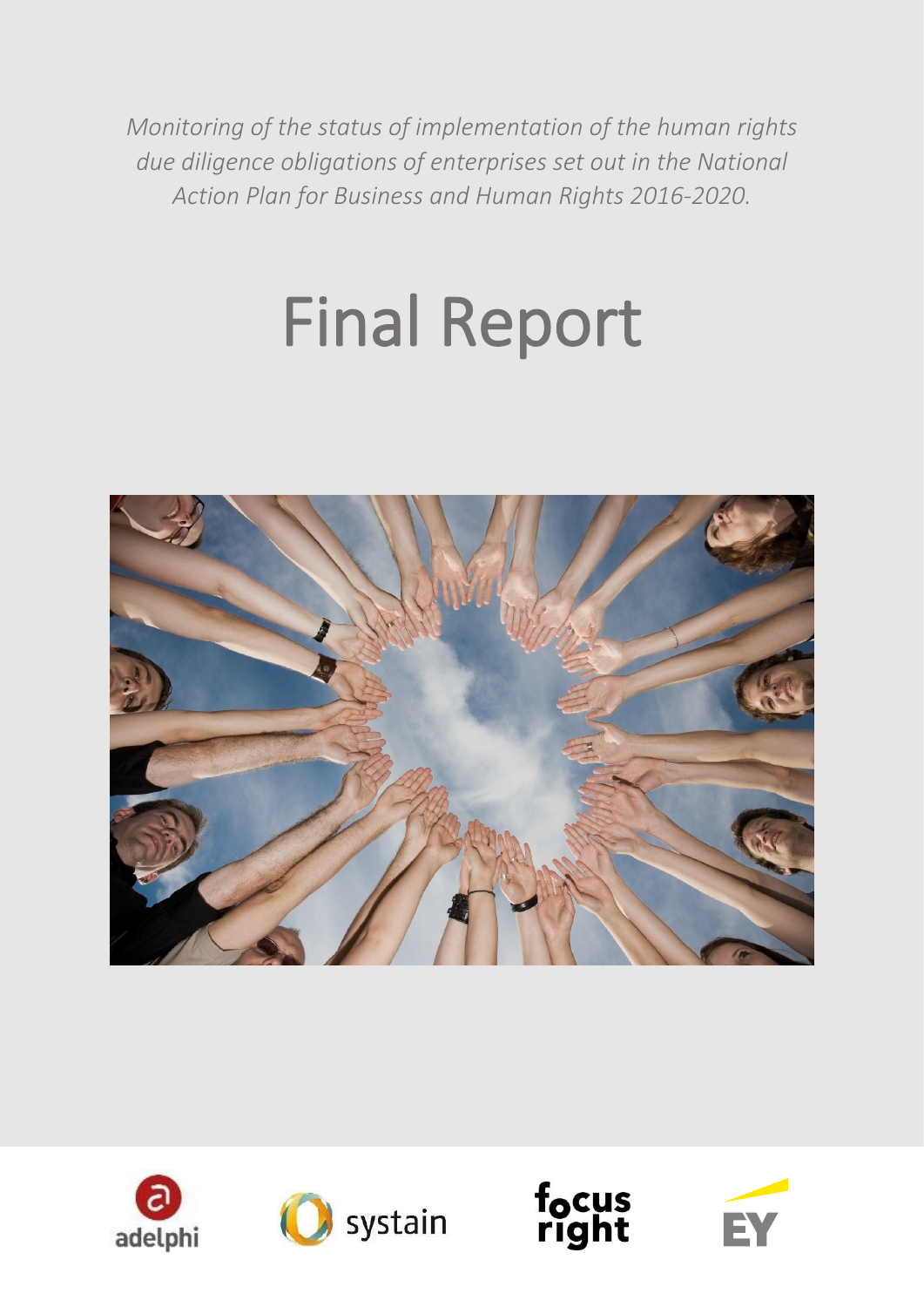## **Preamble**

The Federal Foreign Office commissioned the audit firm Ernst & Young GmbH Wirtschaftsprüfungsgesellschaft (EY), in cooperation with its consortium partners adelphi consult GmbH, Systain Consulting GmbH and focusright GmbH, to conduct the survey to monitor the status of implementation of the human rights due diligence obligations of enterprises (monitoring) set out in the National Action Plan for Business and Human Rights 2016-2020 (NAP).

This Final Report has been compiled with the following goals in mind, as defined in the performance specification:

- analysis and evaluation of the overall results (2018-2020)
- presentation and discussion of the methodological approach
- discussion of the extent to which the NAP monitoring process has proved to be worthwhile and whether it would be effective and efficient to continue it in connection with additional NAPs or legal requirements, where appropriate.

The draft of the Final Report was submitted to the Interministerial Committee for comment on 29 September 2020. The report was adopted by the Interministerial Committee on 8 October 2020.

Your point of contact from the Federal Foreign Office's Business and Human Rights Division for questions regarding the Final Report:

Holger Dreiseitl Federal Foreign Office Business and Human Rights Division (401) Tel.: +49 1817 2270 (secretariat) 401-R@diplo.de

Your point of contact from the consortium for questions regarding the Final Report:

Nicole Richter Partner Ernst & Young GmbH Wirtschaftsprüfungsgesellschaft Climate Change & Sustainability Services Tel.: +49 89 14331 19332 nap.monitoring@de.ey.com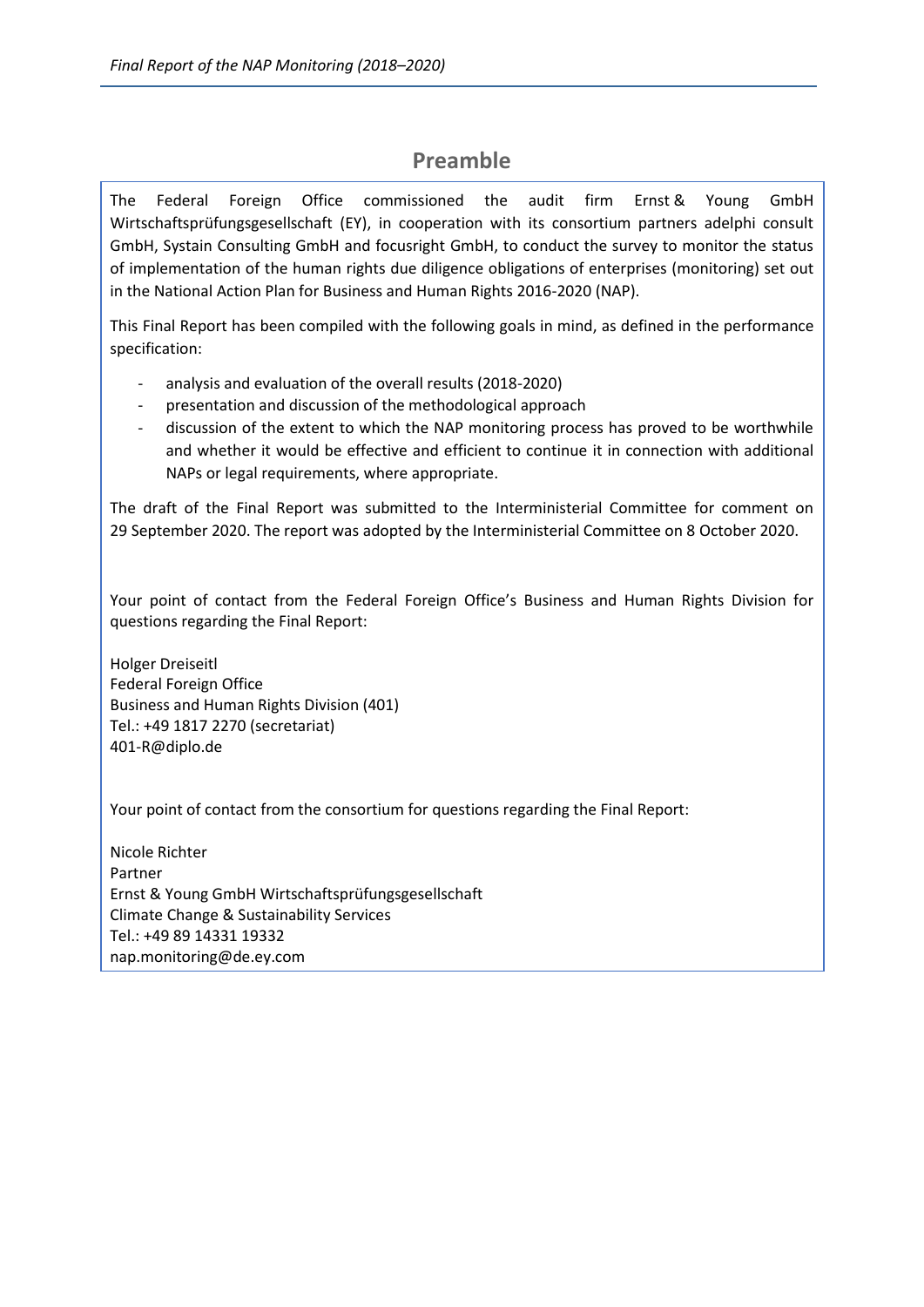# **Contents**

| 1              |                                                                     |                                                                   |  |  |
|----------------|---------------------------------------------------------------------|-------------------------------------------------------------------|--|--|
| 1.1            |                                                                     |                                                                   |  |  |
| 1.2            |                                                                     |                                                                   |  |  |
| $\overline{2}$ |                                                                     |                                                                   |  |  |
| 2.1            |                                                                     |                                                                   |  |  |
| 2.2            |                                                                     |                                                                   |  |  |
| 2.3            |                                                                     |                                                                   |  |  |
| 3              |                                                                     |                                                                   |  |  |
| 3.1            |                                                                     |                                                                   |  |  |
| 3.2            |                                                                     |                                                                   |  |  |
|                | 3.2.1                                                               |                                                                   |  |  |
|                | 3.2.2                                                               |                                                                   |  |  |
|                | 3.2.3                                                               |                                                                   |  |  |
|                | 3.2.4                                                               |                                                                   |  |  |
|                | 3.2.5                                                               |                                                                   |  |  |
|                | 3.2.6                                                               | Evaluation of the "comply or explain" and free text responses  16 |  |  |
| 3.3            | Reflection on the NAP requirements and the requirement framework 16 |                                                                   |  |  |
| 3.4            |                                                                     |                                                                   |  |  |

# Figures and Tables

Table 1: Human rights measures in the value chain ............................................................................... 9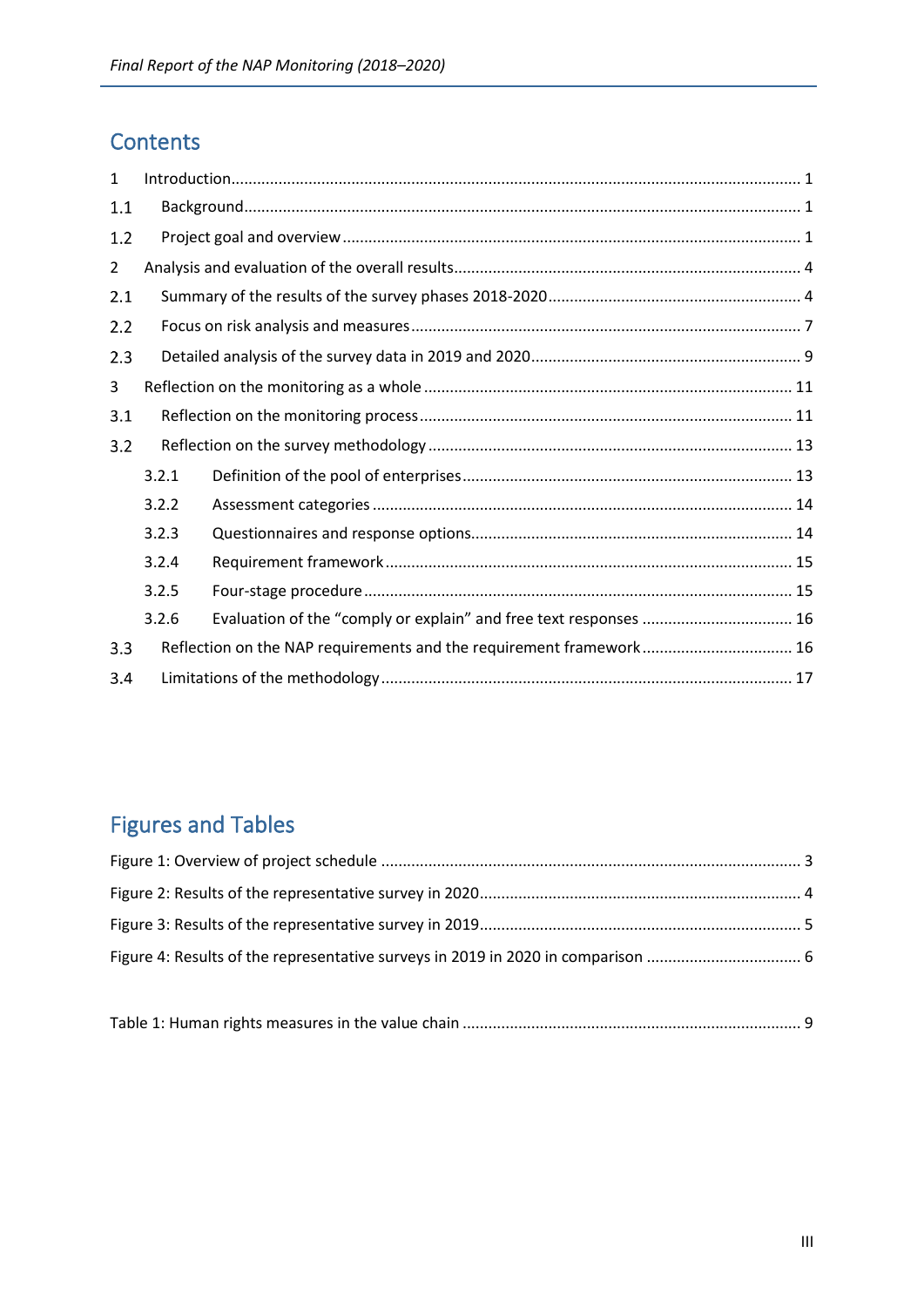# <span id="page-3-0"></span>1 Introduction

### <span id="page-3-1"></span> $1.1$ **Background**

The National Action Plan Implementation of the UN Guiding Principles on Business and Human Rights 2016 – 2020 (NAP) was adopted by the Federal Cabinet on 21 December 2016. In it, the Federal Government formulates its expectations of enterprises with regard to the implementation of human rights due diligence and respect for human rights throughout corporate supply and value chains. The definition of human rights due diligence is based on the United Nations' Guiding Principles on Business and Human Rights (UN Guiding Principles), which in turn are based on internationally recognised human rights. They thus constitute a universally recognised frame of reference for the human rights obligations of states and for the responsibility of companies to respect human rights.

In Chapter III of the NAP, the Federal Government expresses its expectation that enterprises will introduce the process of due diligence described in the Action Plan in a manner commensurate with their size, sector, and position in supply and value chains. This process comprises five core elements of due diligence in the field of human rights:

- 1. a human-rights policy statement
- 2. a procedure for the identification of actual and potential adverse impacts on human rights
- 3. measures to ward off adverse impacts and review of the effectiveness of these measures
- 4. reporting
- 5. a grievance mechanism

### <span id="page-3-2"></span> $1.2$ Project goal and overview

To assess the status of implementation of the five core elements in enterprises, the Federal Foreign Office launched a monitoring process in 2018 which has now been concluded with the final survey phase in 2020, thereby implementing a measure envisaged by the NAP. The Interministerial Committee, chaired by the Federal Foreign Office, was intensively involved throughout the entire monitoring process. The activities of the Interministerial Committee were closely flanked by the Business and Human Rights Working Group of the National CSR Forum, which includes representatives of the social partners, business and civil society. The aim of the monitoring, formulated in the NAP, was to establish whether at least 50 percent of enterprises based in Germany with more than 500 employees had incorporated the core elements of human rights due diligence described in the NAP into their corporate processes by 2020. In addition to ascertaining the status of implementation of human rights due diligence, the aim was to make quality assessments with regard to the extent of implementation, the challenges and the compliance costs for enterprises.

If the core elements have not been implemented adequately, the NAP stipulates that the Federal Government will consider further action, which may culminate in legislative measures (NAP, p. 10). The current coalition agreement<sup>1</sup> states the following: "If an effective and comprehensive review of the NAP in 2020 finds that companies' voluntary commitment is insufficient, we will introduce appropriate legislation at the national level and advocate an EU-wide regulation."

<sup>&</sup>lt;sup>1</sup> cf. coalition agreement between the CDU/CSU and the SPD (Berlin, 12 March 2018): A new awakening for Europe -A new momentum for Germany - A new level of solidarity for our country, available online at: [https://www.bundesregierung.de/resource/blob/975226/847984/5b8bc23590d4cb2892b31c987ad672b7/2018-03-14](https://www.bundesregierung.de/resource/blob/975226/847984/5b8bc23590d4cb2892b31c987ad672b7/2018-03-14-koalitionsvertrag-data.pdf?download=1) [koalitionsvertrag-data.pdf?download=1,](https://www.bundesregierung.de/resource/blob/975226/847984/5b8bc23590d4cb2892b31c987ad672b7/2018-03-14-koalitionsvertrag-data.pdf?download=1) retrieved 31 July 2020. (in German)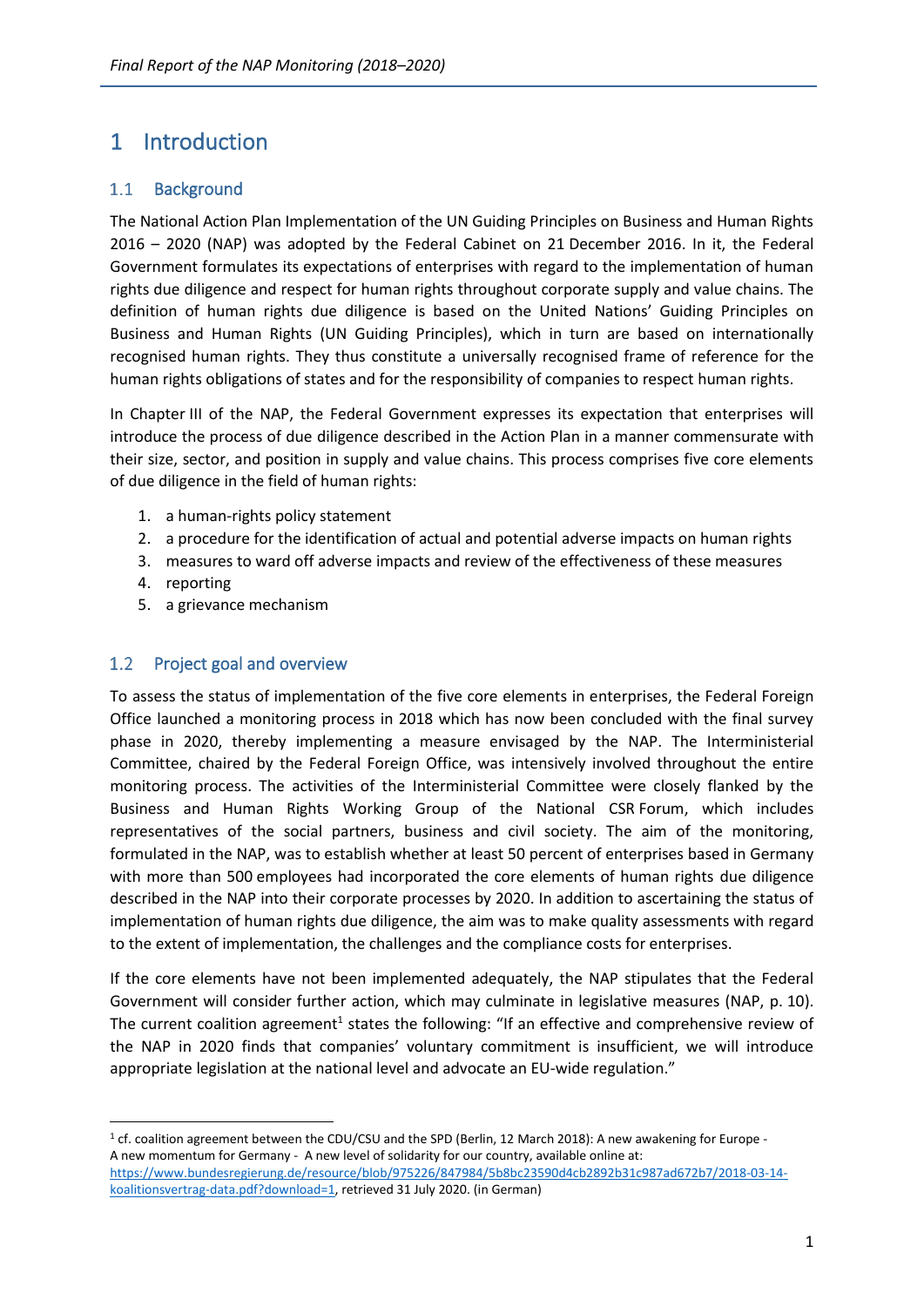The performance specification<sup>2</sup> for the monitoring process envisaged three survey phases in total, one each in 2018 (exploratory survey phase), 2019 (first representative survey phase) and 2020 (second representative survey phase). $3$  The structure of the evaluation system described in the Inception Report (published on 4 September 2018) underwent critical review and further development within the context of the exploratory phase in 2018. $4$  To this end, interviews were conducted with 30 enterprises and nine stakeholder representatives selected by the Business and Human Rights Working Group in order to generate qualitative findings on the implementation of human rights due diligence. The Interim Report on the exploratory phase in 2018, published on 5 July 2019<sup>5</sup>, presented the findings of the exploratory phase and outlined plans for the next stage of the process and the further development of the methodological approach for the subsequent representative survey phases.<sup>6</sup>

During the representative monitoring phases in 2019 and 2020, quantitative results were generated with regard to the status of implementation of the core elements. To this end, statistically representative random samples were taken. Each enterprise included in the samples was asked to participate in an online survey in which they were questioned on the status of their implementation of the NAP requirements for each core element. With the help of the "comply or explain" mechanism stipulated in the NAP, the enterprises also had the option of providing an explanation for each question in cases where their state of implementation was not in line with the requirements formulated by the Interministerial Committee. The information provided by the enterprises was then verified by the consortium in accordance with a specified procedure. The Interim Reports in 2019<sup>7</sup> and 2020<sup>8</sup> explained the findings from each survey and described the methodological approach of the representative survey phases in 2019 and 2020. To answer the key question of the monitoring process – whether at least 50 percent of enterprises based in Germany with more than 500 employees have incorporated the elements of human rights due diligence described in the NAP into their business processes in 2020 – the relevant results are those of the representative survey in 2020, in accordance with the goal formulated in the NAP.

<sup>2</sup> "Monitoring NAP" tender of 29 December 2017, notification reference number: VV-118-2017-0201 by the Federal Foreign **Office** 

<sup>3</sup> For further information, see Figure 1.

<sup>4</sup> The overall schedule for the monitoring project was described in detail in the Inception Report of 4 September 2018. The Inception Report is available here: [https://www.auswaertiges-amt.de/blob/2232456/8d910dd921d773bdafccfb106dff46f2/](https://www.auswaertiges-amt.de/blob/2232456/8d910dd921d773bdafccfb106dff46f2/inception-report-data.pdf) [inception-report-data.pdf,](https://www.auswaertiges-amt.de/blob/2232456/8d910dd921d773bdafccfb106dff46f2/inception-report-data.pdf) retrieved 26 June 2020. (in German)

<sup>5</sup> The Interim Report on the exploratory survey phase in 2018 is available here: [https://www.auswaertiges-amt.de/blob/](https://www.auswaertiges-amt.de/blob/2232418/1531aad304f1dec719954f7292ddbc05/190710-nap-zwischenbericht-data.pdf) [2232418/1531aad304f1dec719954f7292ddbc05/190710-nap-zwischenbericht-data.pdf,](https://www.auswaertiges-amt.de/blob/2232418/1531aad304f1dec719954f7292ddbc05/190710-nap-zwischenbericht-data.pdf) retrieved 26 June 2020. (in German)

<sup>6</sup> See Interim Report 2018, footnote 6 for more information.

<sup>7</sup> The Interim Report on the exploratory survey phase in 2019 is available here: [https://www.auswaertiges-amt.de/blob/](https://www.auswaertiges-amt.de/blob/2314274/3a52de7f2c6103831ba0c24697b7739c/20200304-nap-2-zwischenrbericht-data.pdf) [2314274/3a52de7f2c6103831ba0c24697b7739c/20200304-nap-2-zwischenrbericht-data.pdf,](https://www.auswaertiges-amt.de/blob/2314274/3a52de7f2c6103831ba0c24697b7739c/20200304-nap-2-zwischenrbericht-data.pdf) retrieved 23 September 2020. (in German)

<sup>8</sup> The Interim Report on the exploratory survey phase in 2020 is available here: [https://www.auswaertiges-amt.de/blob/](https://www.auswaertiges-amt.de/blob/2384126/f793a1412234e5c281abc876f05e6974/200915-nap-3-bericht-data.pdf) [2384126/f793a1412234e5c281abc876f05e6974/200915-nap-3-bericht-data.pdf,](https://www.auswaertiges-amt.de/blob/2384126/f793a1412234e5c281abc876f05e6974/200915-nap-3-bericht-data.pdf) retrieved 23 September 2020. (in German)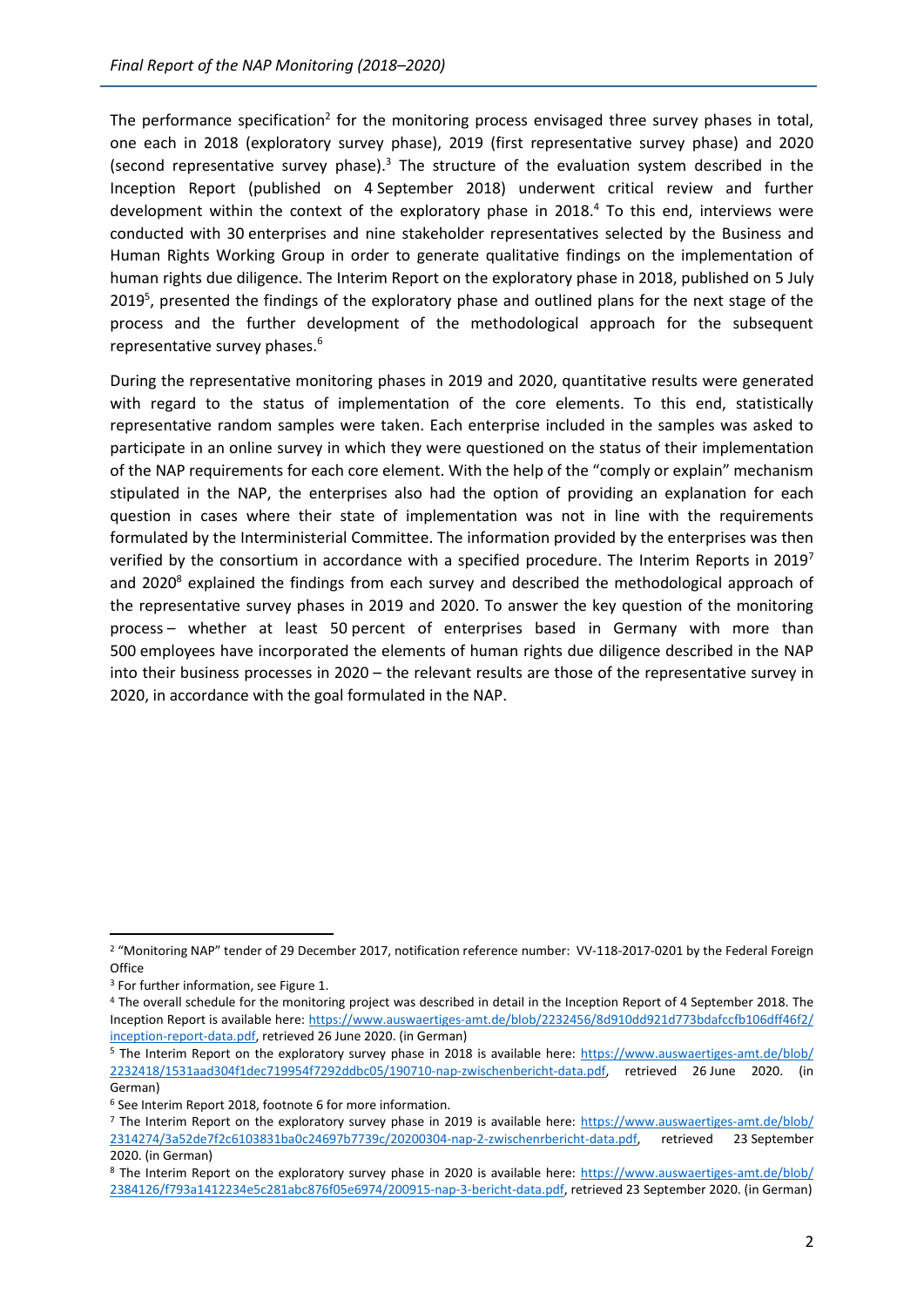

2) Business and Human Rights Working Group of the National CSR Forum

<span id="page-5-0"></span>Figure 1: Overview of project schedule

The Federal Government commissioned a consortium comprising Ernst & Young GmbH Wirtschaftsprüfungsgesellschaft (EY), adelphi consult GmbH (adelphi), Systain Consulting GmbH (Systain) and focusright GmbH (focusright) to carry out the monitoring. Responsibility for overall project management lies with EY. The Inception Report contains detailed information about the consortium.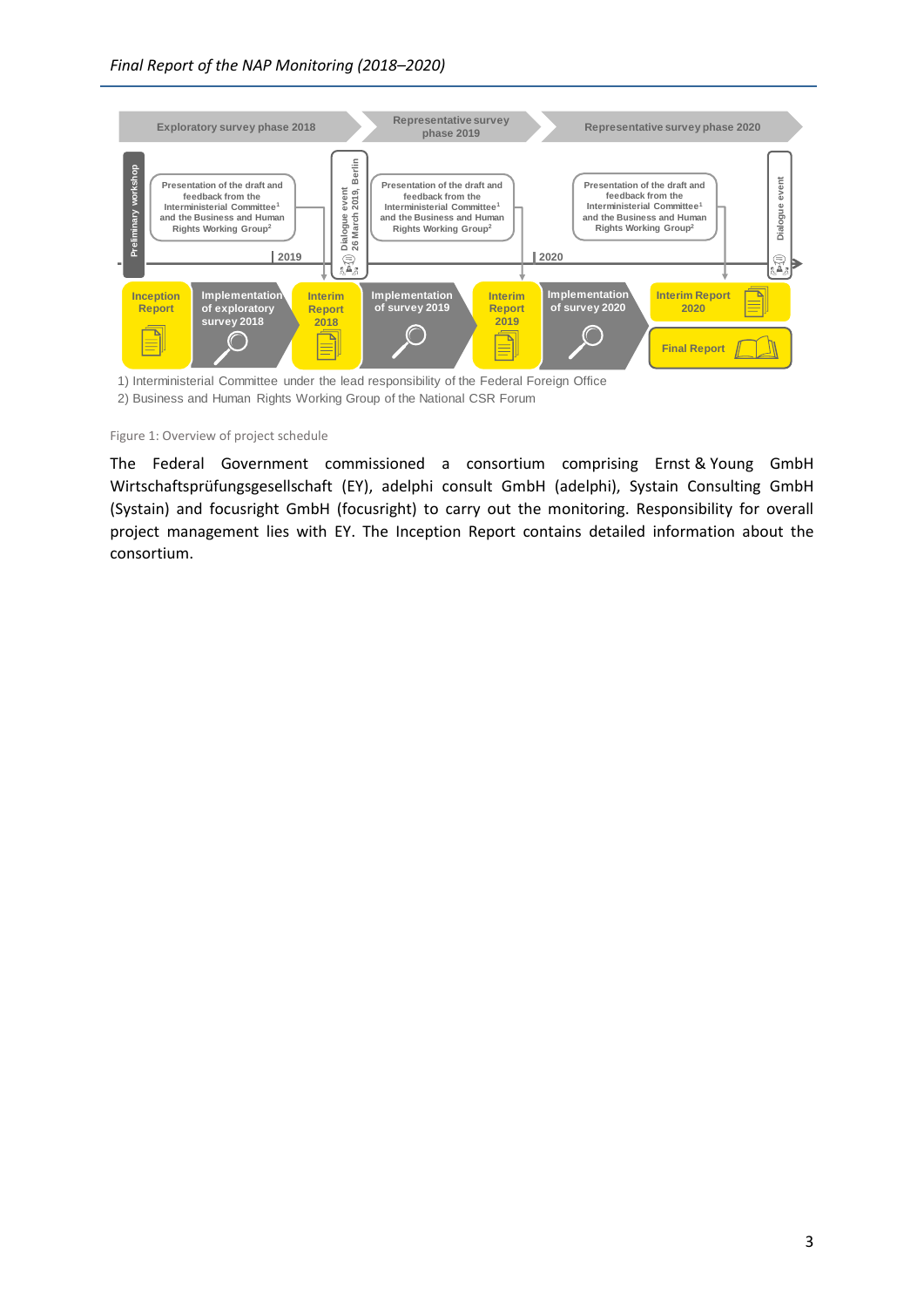# <span id="page-6-0"></span>2 Analysis and evaluation of the overall results

This chapter will sum up the most important results from the three survey phases from 2018 to 2020. It will also spotlight findings from more in-depth analysis of the data gleaned in the 2019 and 2020 surveys.

#### <span id="page-6-1"></span> $2.1$ Summary of the results of the survey phases 2018-2020

The three surveys conducted within the context of the NAP monitoring process are mutually independent. That means that the results of the individual survey phases do not permit any conclusions to be drawn regarding the progress of the enterprises' implementation of the NAP requirements over that period. All survey results depict only one specific point in time during the respective survey period. Whereas the enterprises from the exploratory survey in 2018 were targeted specifically, those featured in the representative survey phases in 2019 and 2020 were chosen by means of random samples.

To answer the key question of the monitoring process – whether at least 50 percent of enterprises based in Germany with more than 500 employees have incorporated the core elements of human rights due diligence described in the NAP into their business processes – the relevant results are those of the representative survey in 2020, in accordance with the goal formulated in the NAP. Based on the evaluation and the statistical weighting procedures applied<sup>9</sup>, 13 to 17 percent of the enterprises are deemed to be "compliers", 83 to 87 percent of the enterprises are deemed to be "non-compliers" and fewer than 1 percent are "enterprises with implementation plans". Within the group of "non-compliers", 10 to 12 percent of the pool of enterprises are "on the right track" towards fulfilling the NAP requirements.<sup>10</sup>



<span id="page-6-2"></span>Figure 2: Results of the representative survey in 2020

<sup>&</sup>lt;sup>9</sup> In order to ensure a representative result and to compensate for selection based on observables, four different weighting factors were calculated. From a statistical perspective, the application of each of the calculated weighting factors can be justified. The results from the compliance categories were therefore presented as the range of these four weighting factors. <sup>10</sup> See Interim Report 2020, p. 18 f.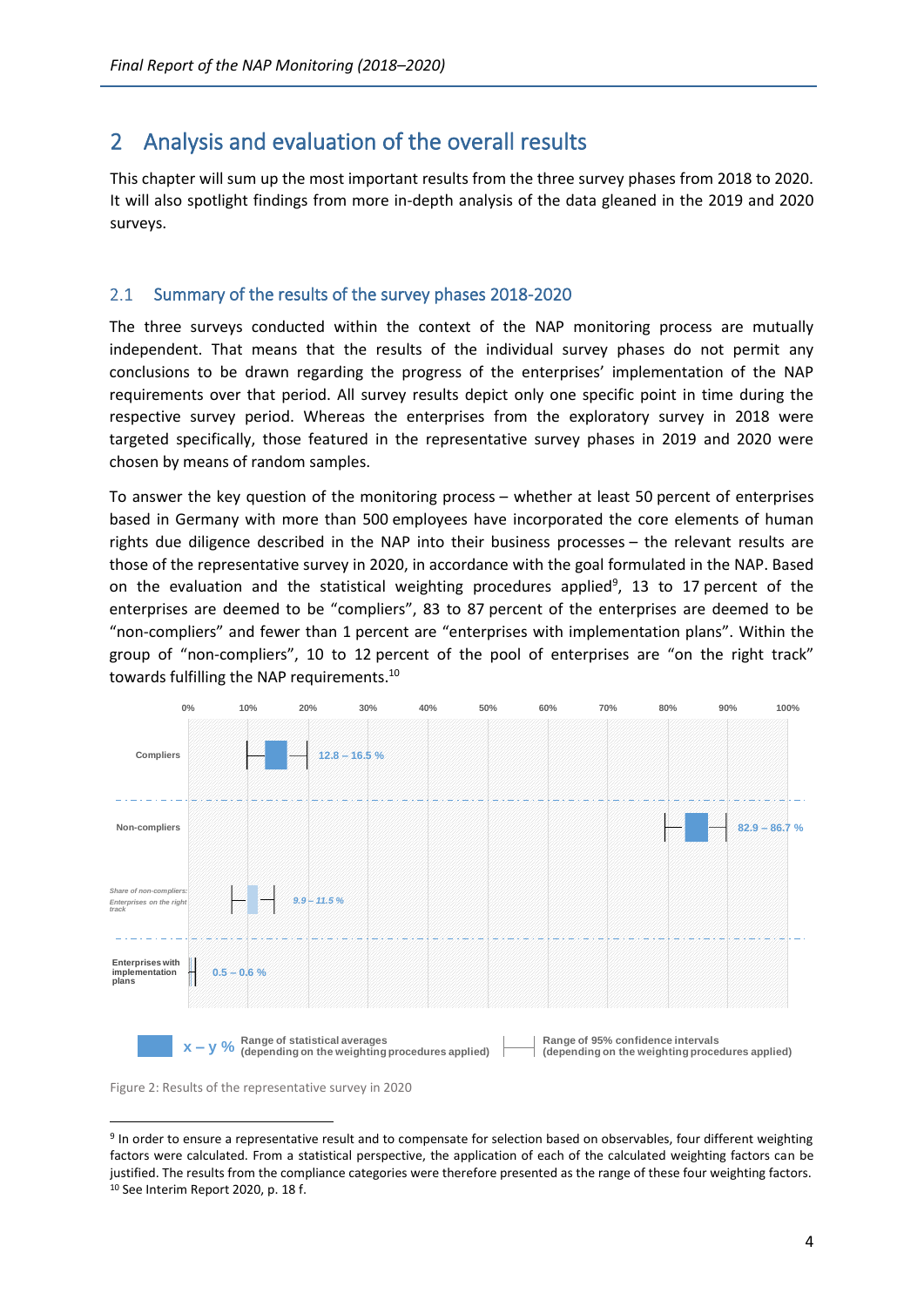The results of the representative survey in 2019 are on a similar scale to those in 2020. It shows that 17 to 19 percent of enterprises are "compliers" and 78 to 81 percent are "non-compliers". "Enterprises with implementation plans" make up 2 to 3 percent. As a proportion of the noncompliers, the "companies on the right track" comprise 9 to 12 percent.<sup>11</sup>



<span id="page-7-0"></span>Figure 3: Results of the representative survey in 2019

As the methodological approach for the surveys in 2019 and 2020 basically remained the same, the results can feasibly be compared. The quality and reliability of the survey results are reflected in the overlap in the ranges of 95 percent confidence intervals<sup>12</sup>. This applies not only to the level of compliance as a whole, but also to the degree of compliance with regard to the individual core elements.

<sup>&</sup>lt;sup>11</sup> See Interim Report 2019, p. 18 f.

<sup>&</sup>lt;sup>12</sup> A confidence interval is the range within which the true value of the arithmetic average of the statistical survey lies, based on the pool of enterprises with a defined probability (confidence level; here 95 percent).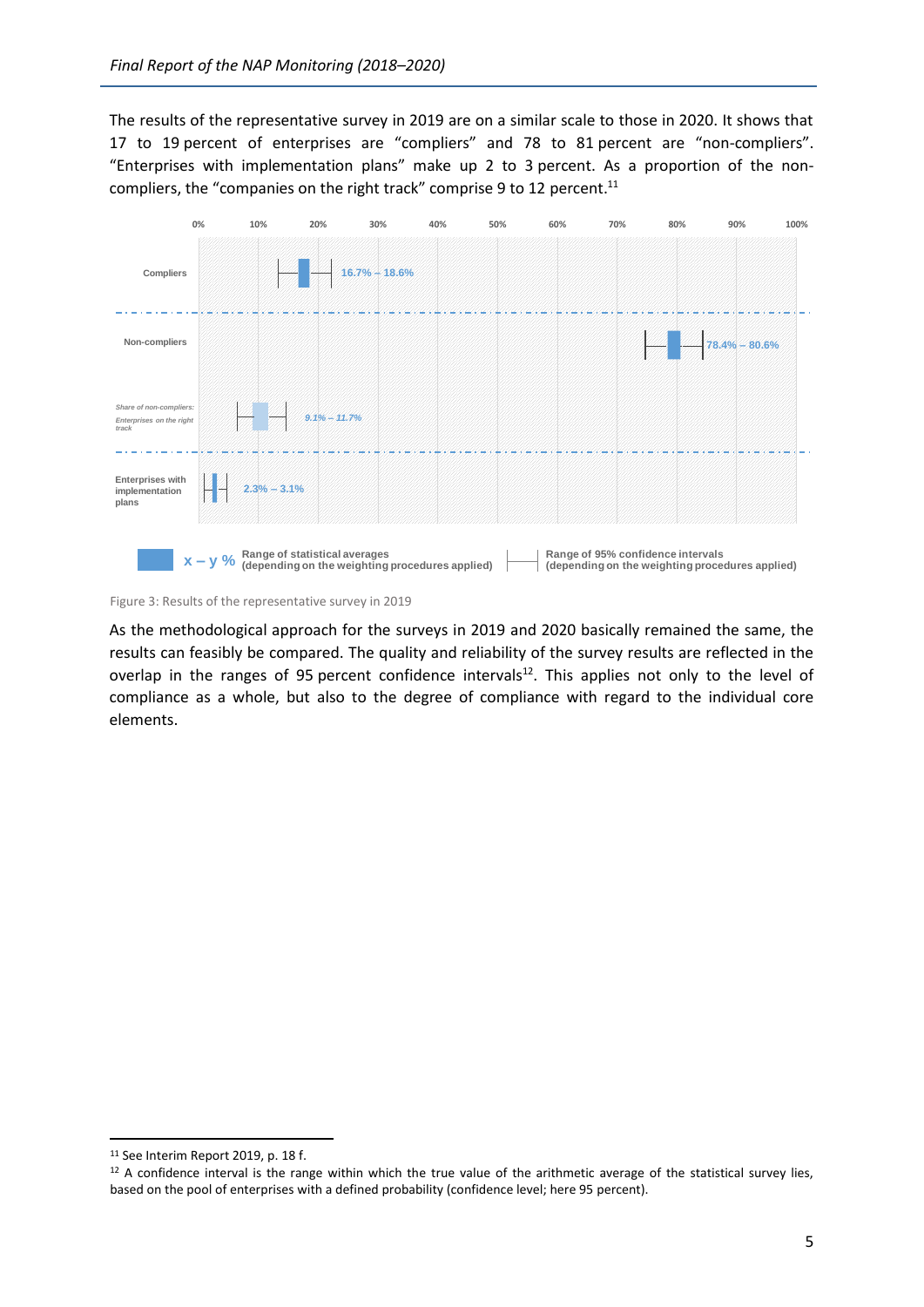

<span id="page-8-0"></span>Figure 4: Results of the representative surveys in 2019 in 2020 in comparison

It is striking that the degrees of compliance in 2020 have moved slightly to the left compared to 2019. That is due to the fact that the weighting factors applied have a greater influence on the 2020 results than was the case in 2019, rather than to an actual drop in the rate of compliance. That in turn is due to an improved data basis in the gross sample in 2020 compared with 2019.<sup>13</sup> The improved data basis meant that in 2020, it was possible to take better account in the weighting of distortions as a result of observables. Furthermore, it is not possible, with one exception, to see whether the slight adjustment of the questionnaire between the representative surveys influenced the results. Only the comparatively much lower level of compliance with core element 3 can be attributed to a change in the response options in the opening question on the core element. Further detailed information on the comparative analysis can be found in Chapter 3.3 of the Interim Report for 2020.

In the two representative surveys, the enterprises also had the opportunity in the online questionnaire to describe the challenges they face and their wishes with regard to the implementation of the NAP requirements in the area of the core elements by means of a free text option. Here, too, the responses from the 2019 and 2020 surveys are very similar. By far the most frequently mentioned challenge is the complexity of the value chain, which hampers the identification and reduction of human rights risks. Challenges posed by differing international framework conditions – with regard to both the regulatory environment and cultural aspects – were also frequently cited. The wishes expressed included greater support from the Federal Government and from associations, for example in the form of guidelines on human rights due diligence or the introduction of uniform standards. Furthermore, several enterprises expressed a desire for regulation

<sup>&</sup>lt;sup>13</sup> For the enterprises in the extended random sample in 2019, no internet research concerning the existence of a policy statement was undertaken, which means that this information was missing. In contrast, research was conducted for all enterprises in the sample in 2020.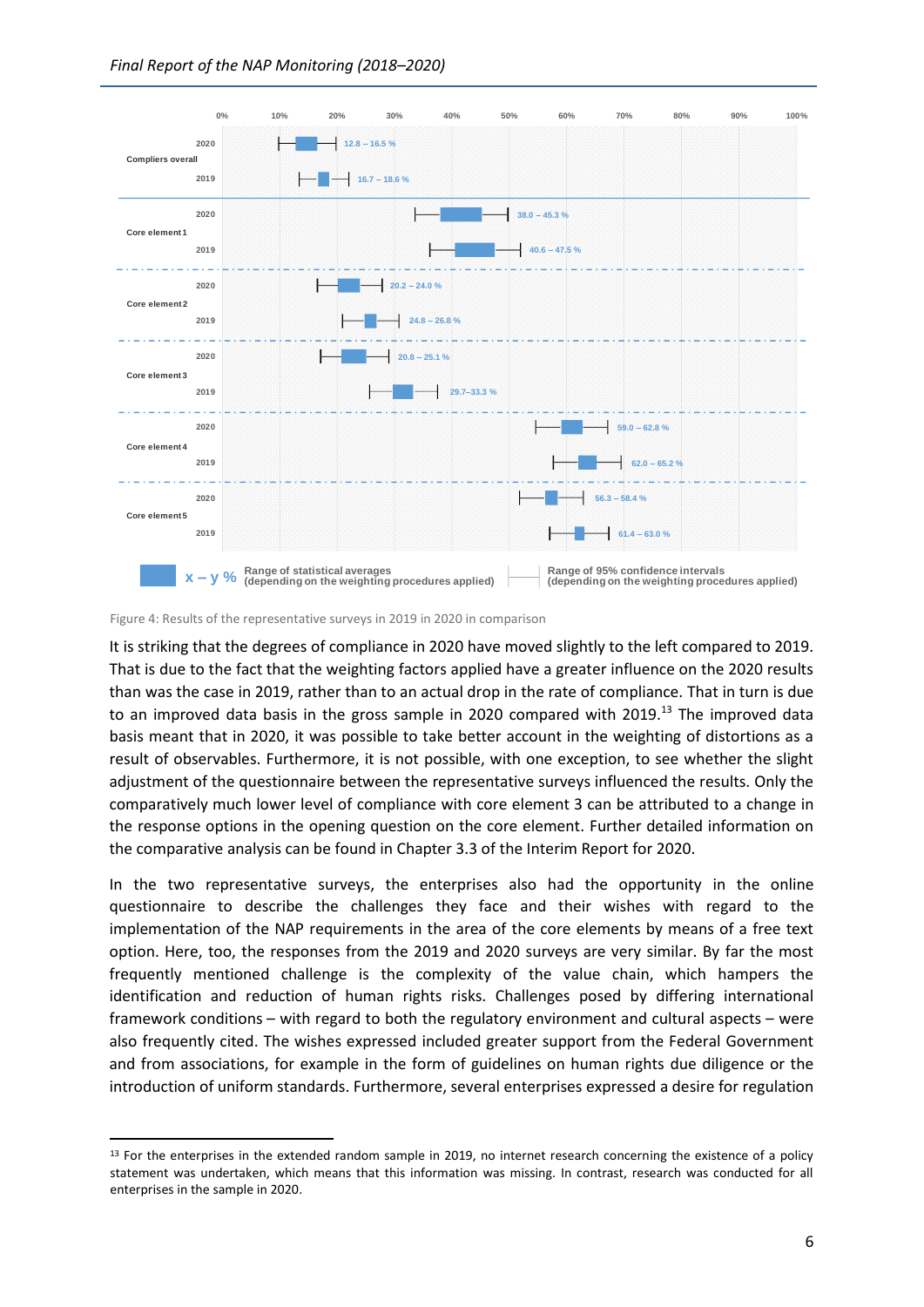at international level in order to create uniform requirements and framework conditions for the systematic implementation of the issue across national borders.<sup>14</sup>

#### <span id="page-9-0"></span> $2.2$ Focus on risk analysis and measures

In the context of the evaluation, detailed analysis of the individual core elements was undertaken in both representative surveys in order to ascertain which aspects of enterprises' implementation of human rights due diligence decisively influenced the results. As in the case of the core results, these factors were largely similar in both surveys. The greatest challenges for enterprises were in the area of human rights risk analysis and in establishing a procedure for identifying any adverse impact on human rights as well as in implementing commensurate and risk-based measures. Around half of the enterprises do not have any such risk analysis in place, while in some cases the analysis does not cover all relevant components of the value chain.<sup>15</sup> This also corresponds to the results of the 2018 exploratory survey. In the interviews, the enterprises emphasised methodological challenges such as the clear definition of human rights issues, the estimation of risk materiality and inadequate knowledge and resources for conducting a risk analysis.<sup>16</sup>

The appropriate scope of the risk analysis – i.e. the commensurate inclusion of all relevant stages of the value chain – is a central requirement of the NAP. Closer analysis of the data from the representative surveys shows that appropriate scope of the risk analysis is linked to a more comprehensive risk profile. Hence, there is a positive significant correlation between the degree of compliance for Question 2.2.1<sup>17</sup> and the risk profile variables (Questions 2.3.1 to 2.3.4)<sup>18</sup> for almost all of these variables. That means that enterprises where the scope of the risk analysis is adequate are more likely to identify risks in the individual stages of the value chain, to identify higher risks in this context and to list more human rights issues and potentially affected groups. In contrast, there is a negative significant correlation between the degree of compliance in Question 2.2.1 and the response to Question 2.3.1 that no risks were identified. That means that only a very small number of enterprises where the scope of the risk analysis is adequate have not identified any human rights risks.

Steps were also taken to examine whether enterprises that incorporate specific stages of the value chain into their risk analysis also tend overall to be "compliers". This correlation is positively significant for the direct supply chain, the indirect supply chain and products and services. This means that enterprises which excluded those three levels from their risk analysis tended overall to be "non-compliers". To sum up, it can be said that in this context it is not just a particular stage of the value chain that has led to many enterprises being non-compliers, but that non-compliance stems from the fact that it was particularly common for all the stages of the value chain that generally go beyond the enterprise itself to be excluded from the risk analysis.

Another major challenge seems to be the implementation of commensurate measures to prevent human rights risks. According to the NAP, these should be determined on the basis of the results of

<sup>18</sup> Question 2.3.1: At which stages of the value chain have you identified potential negative impacts on human rights?

Question 2.3.2: At which stages of the value chain have you identified particularly high potential negative impacts on human rights?

<sup>14</sup> See Interim Report 2020, p. 31 and Interim Report 2019, p. 28.

<sup>15</sup> See Interim Report 2020, p. 22.

<sup>16</sup> See Interim Report 2018, p. 36.

<sup>&</sup>lt;sup>17</sup> Question 2.2.1: What stages of the value chain do you analyse with regard to human rights risks?

Question 2.3.3: What human rights issues have you identified as a result of your risk analysis?

Question 2.3.4: What potentially affected groups have you identified as a result of your risk analysis?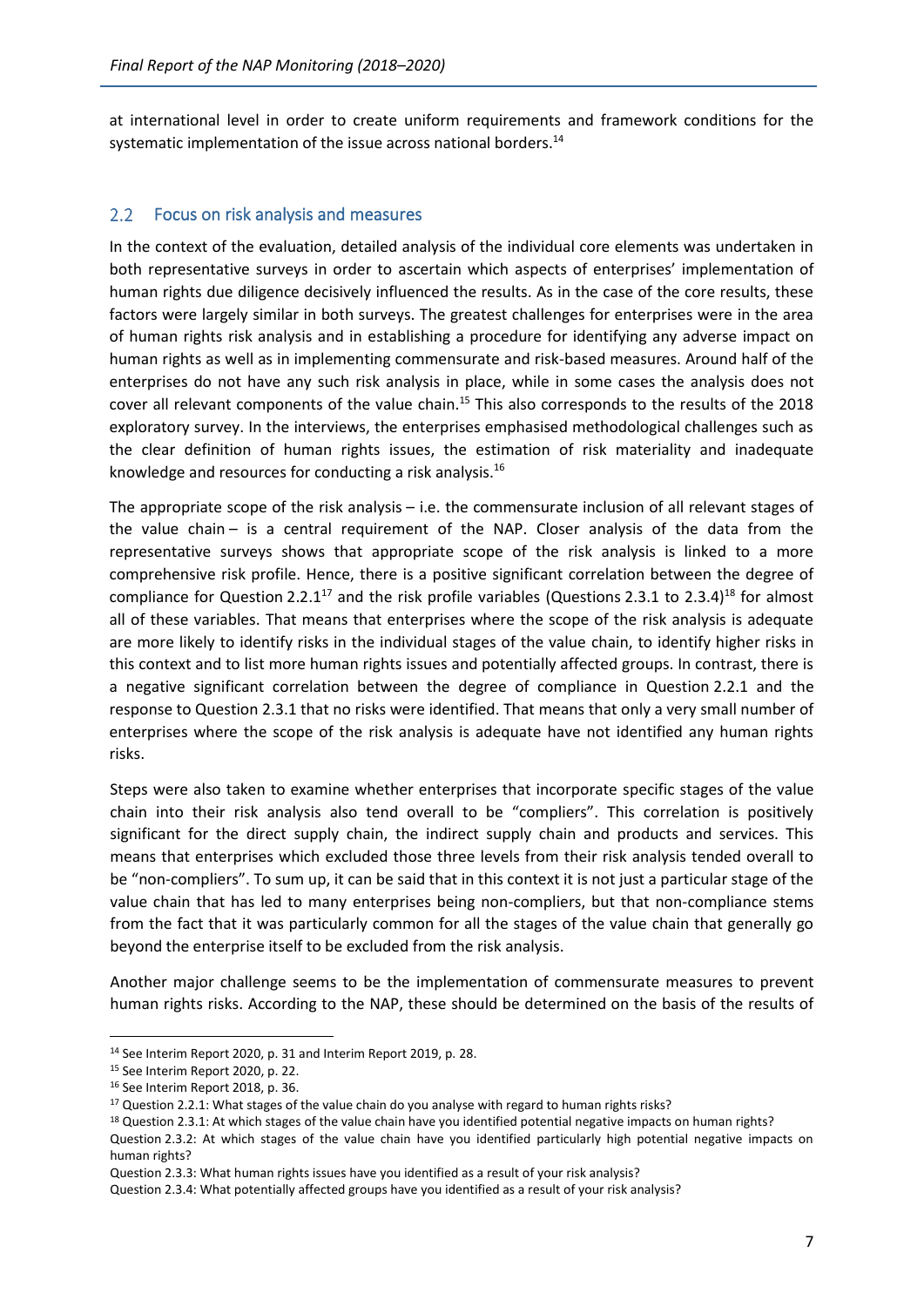the risk analysis. The two core elements are therefore closely intertwined, which probably also explains why their degree of compliance is similar(ly low) throughout both representative surveys. As the human rights risk analysis is either non-existent or insufficient with regard to the NAP requirements in the majority of the enterprises, no adequate or commensurate measures can be determined on the basis of such a (non-existent or insufficient) risk analysis. That is also illustrated by the fact that in both representative surveys, only around a third of enterprises stated that they had identified measures on the basis of the human rights risk analysis.<sup>19</sup> The enterprises from the exploratory survey in 2018 stated that the main challenges were related to their lack of influence on the high-risk parts of the value chain and the differing legal and cultural framework conditions worldwide.<sup>20</sup> The participants in the exploratory survey were predominantly enterprises that had already immersed themselves in the subject of human rights due diligence.<sup>21</sup> The findings from the exploratory survey correspond to the supplementary responses provided by the enterprises at the end of the questionnaire in the two representative survey phases.<sup>22</sup> To sum up, it can be stated that the challenges with regard to human rights due diligence measures are found on two levels: there are challenges in actually identifying appropriate measures to reduce human rights risks, and enterprises often find it difficult to successfully implement the necessary measures they have identified into their operations and to assess their effectiveness.

| Stage of the value chain | Frequently cited human-rights-related measures                                                                                                                                                                                  |
|--------------------------|---------------------------------------------------------------------------------------------------------------------------------------------------------------------------------------------------------------------------------|
| Own enterprise           | <b>Training</b><br>٠<br>Code of conduct or policy statement<br>Complaints mechanism or reporting hotline<br>Integration in management systems (e.g. occupational<br>safety or personnel)<br>Integration in compliance processes |
| Affiliated companies     | <b>Training</b><br>Code of conduct or policy statement<br>Complaints mechanism or reporting hotline<br>Integration in compliance processes<br>Internal audits/revision                                                          |
| Direct supply chain      | Supplier obligations (e.g. code of conduct for suppliers)<br>Performance of audits<br>Supplier reviews<br><b>Training</b>                                                                                                       |
| Indirect supply chain    | Performance of audits<br>Participation in sector-wide initiatives<br>Plans for corrective measures<br>Promotion of supply chain transparency<br>Integration in management systems (e.g. purchasing)                             |

In the context of the survey, the free text responses by enterprises on the human-rights measures for the relevant stages of the value chain were also evaluated in order to obtain an overview of possible approaches to reduce human rights risks:

<sup>19</sup> See Interim Report 2020, Annex 4 and Interim Report 2019, Annex 4.

<sup>20</sup> See Interim Report 2018, p. 38 f.

<sup>21</sup> See Interim Report 2018, p. 31 f.

<sup>&</sup>lt;sup>22</sup> See Interim Report 2020, p. 31 and Interim Report 2019, p. 28.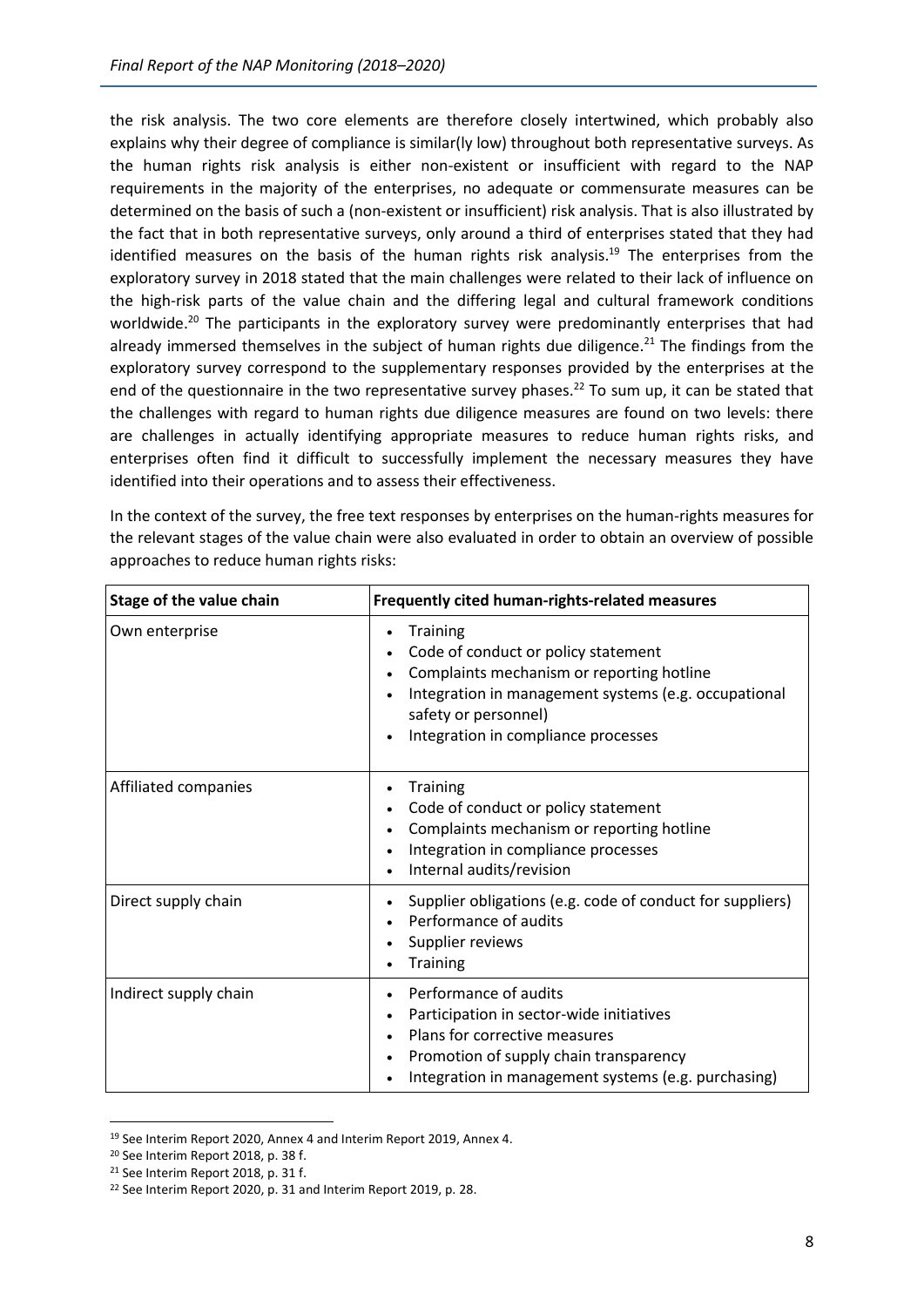| Products/services/projects | <b>Quality management</b><br>Participation in sector-wide initiatives<br>Certification                                                                               |
|----------------------------|----------------------------------------------------------------------------------------------------------------------------------------------------------------------|
| Investment                 | Monitoring of compliance with the standards defined by<br>the enterprise<br>Compliance with external standards<br>(e.g. PRI - Principles for Responsible Investment) |

Table 1: Human rights measures in the value chain

### <span id="page-11-0"></span> $2.3$ Detailed analysis of the survey data in 2019 and 2020

To compile this Final Report, detailed analysis of the data from the representative surveys in 2019 and 2020 was conducted. To this end, the net samples for 2019 and 2020 were combined. A detailed explanation of the methodology of the analyses can be found in the Annex. **As only defined parts of the net samples for 2019 and 2020 were observed, the following analysis results are not representative of the pool of enterprises. This chapter, therefore, can only present comparative qualitative trends.** Moreover, it cannot be ruled out that individual manifestations are the result of self-selection of the enterprises for participation in the monitoring process. However, the trends provide insights into the degree of compliance in individual categories, sectors and stages of the value chain compared to the degree of compliance of the enterprises as a whole.

To determine the gross sample, the enterprises were divided into six categories. They included the three size-based categories 501 to 1000 employees, 1001 to 2000 employees and more than 2000 employees, as well as two branches: manufacturing, and trade and services. The information is taken from the Bisnode database. Examination of these categories shows a slightly above-average<sup>23</sup> degree of compliance across all sizes of enterprise in the field of trade and services. In the manufacturing sector, the degree of compliance for enterprises with more than 2000 employees is similar. In contrast, the rate of compliance in the manufacturing sector falls with the size of the enterprises. In the case of manufacturing enterprises with 501 to 1000 employees, it is well below average.

In addition, the degree of compliance was also evaluated according to sectors. At the beginning of the online questionnaire, the enterprises were able to assign themselves to up to 3 out of a total of 30 sectors. These 30 industries were put into clusters of 10 in order to obtain enough data points to carry out an evaluation (see Annex). The industry cluster of food, wood products, textiles and leather reveals a well above average degree of compliance, the financial services, transport and logistics, and chemicals, pharmaceuticals, plastics and mining clusters have an average level of compliance, and the automotive and vehicles cluster is slightly below average. All other clusters – engineering and metallurgy, electronics, telecommunications and digital, services (not the same as the category "trade and services", see above), construction and buildings, and energy, supply and waste disposal – have a degree of compliance that is well below average.

At the same time, at the start of the online questionnaire the enterprises were able to assign themselves to one or more of seven stages of the value chain in which they are active. The analysis confirms the picture described above. Enterprises in sales/trade have an above-average degree of compliance, whereas enterprises in the area of lending/financing/insurance are average. The value

<sup>&</sup>lt;sup>23</sup> The average corresponds to the 95 percent confidence interval of "compliers" on the basis of the weighted data from the combined net samples (see Annex).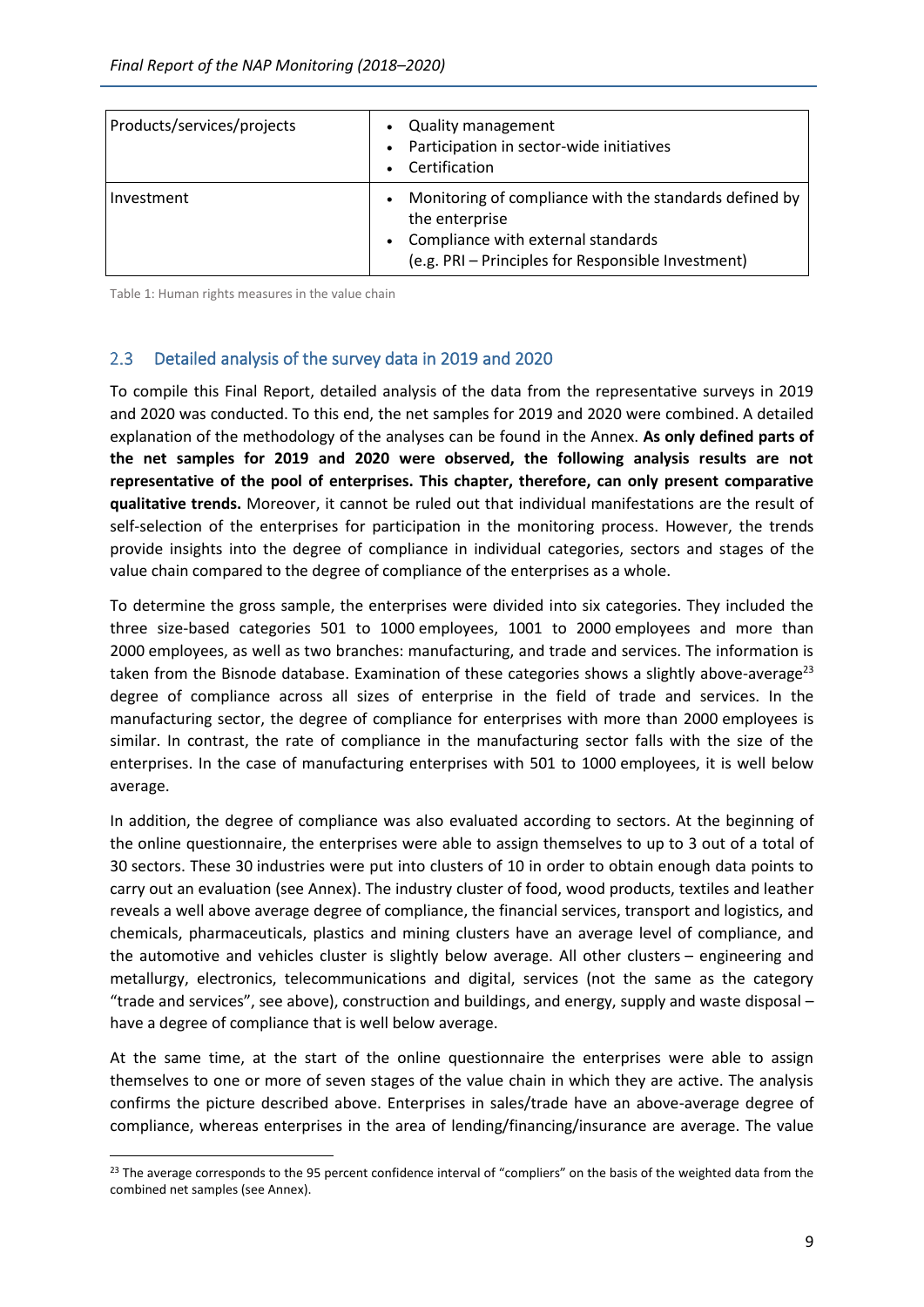chain stages "manufacture of components/intermediate products", "manufacture of end products" and "services" reveal a below-average level of compliance. Not enough data points are available to make a statement on the value chain stages "raw material extraction" and "waste treatment/recycling".

The detailed analysis shows a connection between participation in sector-wide initiatives and compliance with the NAP. The group of enterprises that stated that they were participating in a sectoral initiative in order to tackle actual and potential adverse impacts on human rights is above average in the categories "compliers" and "companies on the right track". Their compliance with the core elements is also greater than the net sample values. This advantage could be observed in both representative phases. However, the evaluation shows that even in this group, the proportion of compliers is less than 50 percent. It is also important to point out that the results do not show any causal relationships but only reveal correlations. Joining a sectoral initiative can both serve as the trigger for an enterprise to examine its human rights due diligence and be the result of that examination.

As early as the exploratory phase in 2018, the enterprises and stakeholders expressed the view that participation in sectoral initiatives was an important factor in implementing human rights due diligence but was not necessarily sufficient to fulfil all the requirements of the NAP. Standards and sectoral initiatives were described as helpful for obtaining information and fostering exchange among members. They also provided assistance with initial steps towards managing suppliers – even beyond the direct supply chain – and with selecting, monitoring and training business partners by setting standards and providing verification services. However, one criticism was that there were too many different standards and initiatives which did not adequately do justice to the complexity of an enterprise or which only took account of a limited section of human rights issues.<sup>24</sup>

<sup>&</sup>lt;sup>24</sup> See Interim Report 2028, p. 32 f.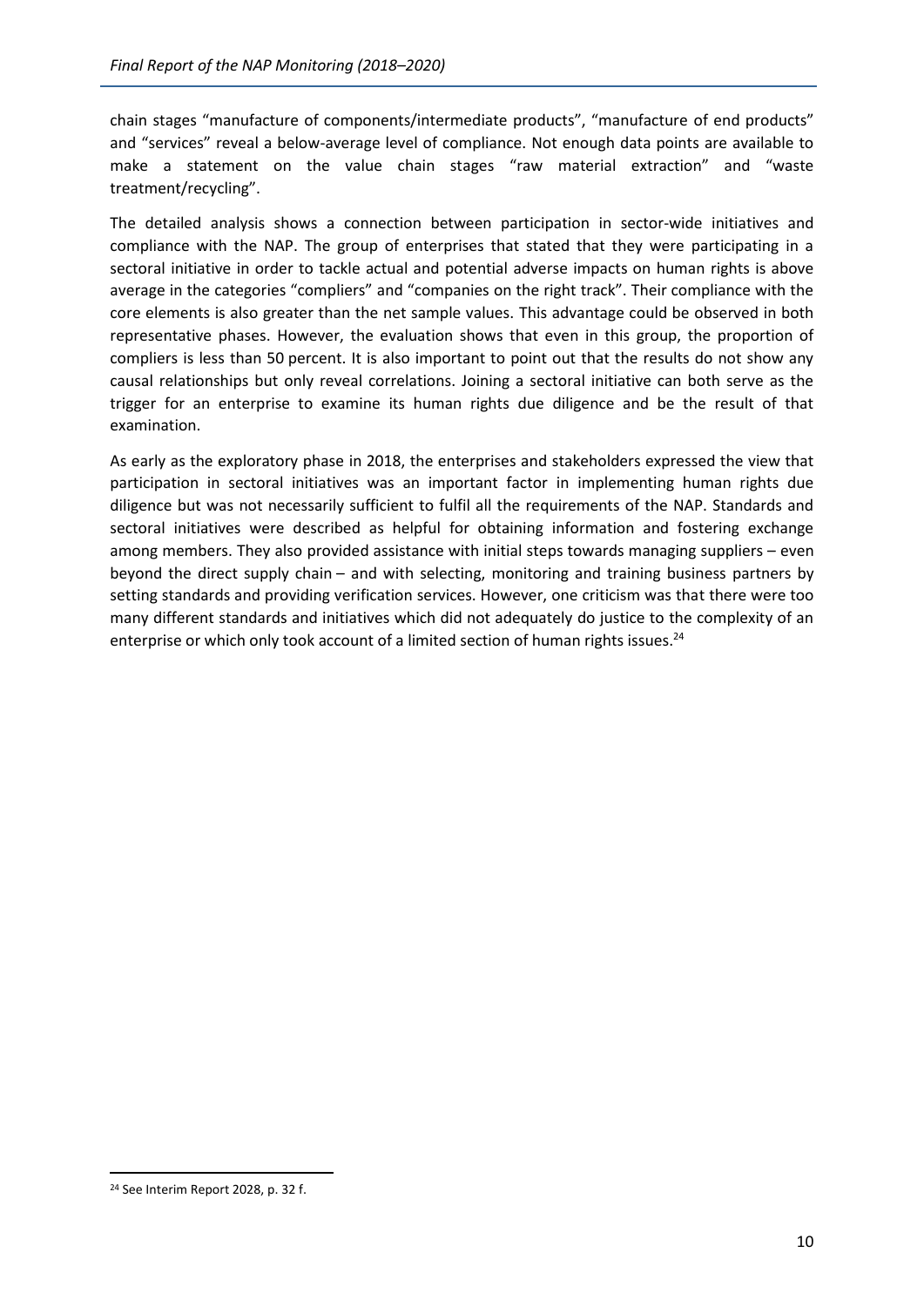# <span id="page-13-0"></span>3 Reflection on the monitoring as a whole

The requirements that the monitoring had to fulfil were stipulated in the performance specification<sup>25</sup> for the monitoring tendering procedure. The consortium formulated the basic concept, outlined the methodological details and finally presented the results in regular reports. The Interministerial Committee adopted each report by consensus. The NAP monitoring methodology was designed to be a learning system. It was continuously developed on the basis of the findings from each of the three monitoring phases.

#### <span id="page-13-1"></span>Reflection on the monitoring process  $3.1$

Chapter III of the NAP and the performance specification formed the basis of the monitoring process. The goals of the monitoring mentioned in Chapter 1.2 are described in the NAP, while the methodological approach, including the three survey phases, the four-stage procedure, the "comply or explain" mechanism and representativeness, is outlined in the performance specification. These guidelines dictated the approach of the consortium throughout the entire monitoring process. The results from the representative survey in 2020 and their presentation in the 2020 interim report were used to ascertain the extent to which enterprises in Germany with more than 500 employees have implemented the NAP requirements. The relevant standards governing academic work were taken into account in this context, so the results gleaned are objective and sound. The goal of obtaining additional quantitative and qualitative information on the extent to which the elements of human rights due diligence have been implemented and the associated challenges over and above the level of implementation of the NAP was also achieved.

The consortium, under the lead responsibility of EY, was responsible for preparing the reports. The drafts were first discussed with the Federal Foreign Office in its role as contractor. The results of the discussion were then submitted to the Interministerial Committee and the Business and Human Rights Working Group for their comments. During committee meetings the consortium also gave an oral presentation of all reporting drafts, with accompanying slides, to the Interministerial Committee and the Working Group, and answered questions. The consortium recorded the written comments on each report in a comments grid and added remarks where appropriate. The comments grid and the reports, which had been adapted on the basis of the comments, were again released to the Interministerial Committee and the Business and Human Rights Working Group, in consultation with the Federal Foreign Office.<sup>26</sup> Several rounds of comments were sometimes required, depending on the complexity and content of the reports. Where necessary, individual details were subsequently discussed with the Interministerial Committee. The requirement framework for the representative surveys was only discussed in the Interministerial Committee and was not presented to the Business and Human Rights Working Group so as not to encourage any systematic distortion of the responses by revealing the requirement framework. The requirement framework was published as an annex to the 2020 Interim Report after the monitoring process had been completed. All the reports, the requirement framework and the performance specification were released by the Federal Foreign Office following the consent of all ministries represented on the Interministerial Committee.

<sup>25</sup> "Monitoring NAP" tender of 29 December 2017, notification reference number: VV-118-2017-0201 by the Federal Foreign Office

 $26$  This approach was not adopted for the 2019 Interim Report, as no consensus was reached in the Interministerial Committee in advance on the Federal Foreign Office's proposal to submit a draft to the Working Group for comment prior to the Interministerial Committee's final decision to release the report.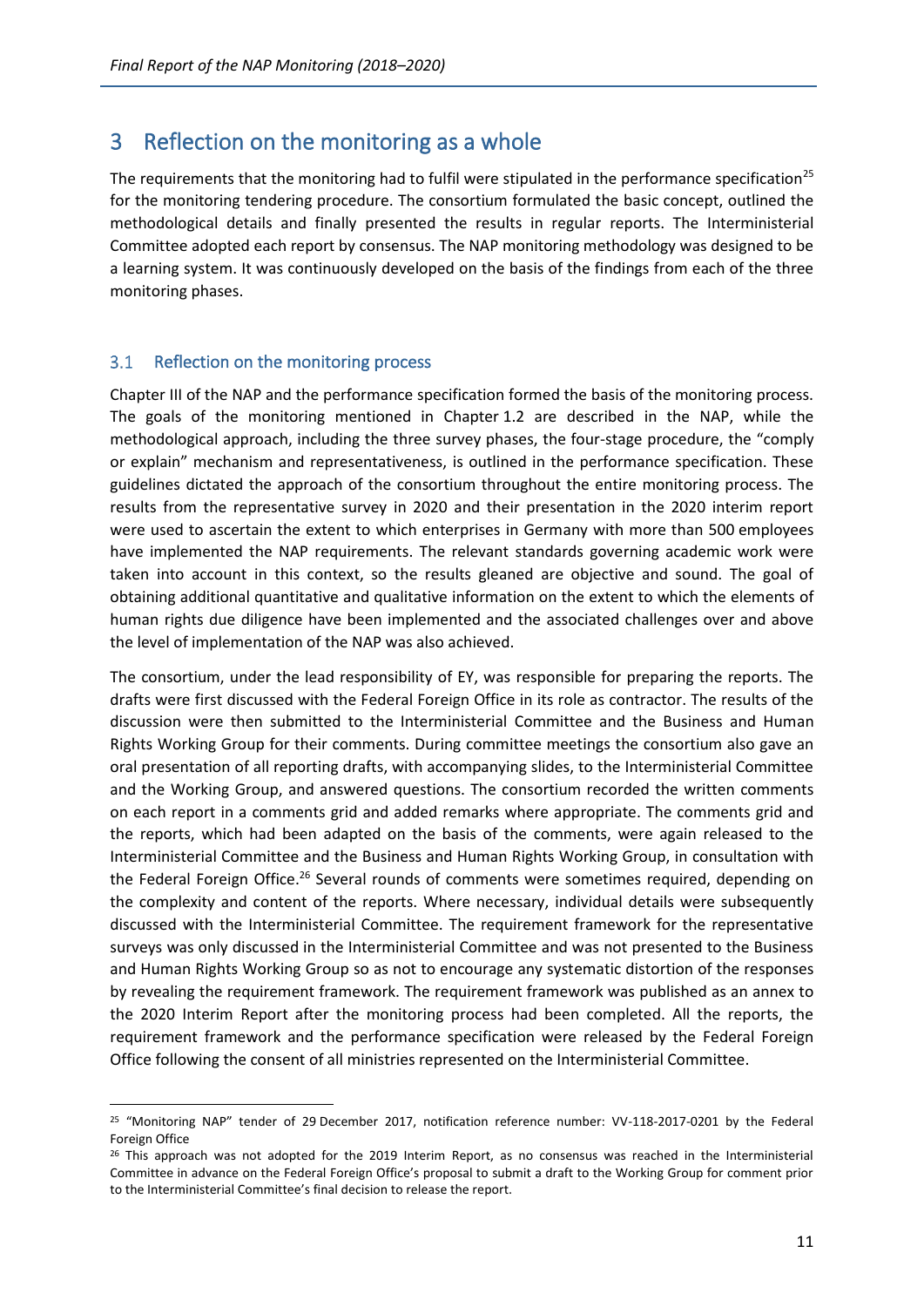The Inception Report described the methodology for the exploratory survey in 2018 and thereby provided an important basis for the preparation of the representative survey phases. The Inception Report also contained a theoretical description of the evaluation system envisaged for the representative surveys. As described in Chapters 3.2 and 3.3, the evaluation system was substantially revised in the course of the 2018 Interim Report. It therefore transpires that it would have been advisable for the Inception Report to focus on the approach in the exploratory survey phase and on the development of the questionnaire.

The 2018 Interim Report on the results of the exploratory survey contained the core methodological components of the monitoring process – the questionnaire and the detailed evaluation system. The challenge was to adopt a methodological approach that was as detailed as possible and that could serve as a basis for the Interministerial Council's decision-making. As the monitoring was the first of its kind worldwide, no significant experience was available for the consortium to take into account. At the same time, the various perspectives of the ministries represented on the Interministerial Committee had to be taken into account, particularly in the evaluation system. The required consensus in the Interministerial Committee on the 2018 Interim Report and thus on the methodology could not be reached within the original timescale. The start of the 2019 survey was therefore delayed by approximately three months, which accordingly compressed the entire timetable, right up to the presentation of the results of the 2020 survey in summer 2020 as originally planned. Consequently, it was not possible to involve external stakeholders, for example, by enabling the Business and Human Rights Working Group to submit comments on the 2019 Interim Report, to the extent planned.

The results of the two representative surveys in 2019 and 2020 were recorded in the respective Interim Reports. As described in Chapter 2.1, the results were on a similar scale. The content of the Interim Reports therefore also overlaps to a large extent. However, that was necessary as each Interim Report was based on a separate, independent survey, meaning that each Interim Report should make sense to external readers without the need for many references. The survey period in 2020 was extended by one month due to the impact of the COVID-19 pandemic. Correspondingly, the presentation and adoption of the 2020 Interim Report was also postponed. Preliminary information on the results of the representative survey in 2020 was shared with the Federal Foreign Office in advance on 14 July 2020 as a basis for decisions on the subsequent political process.

As well as the overall results, the Interim Reports contained details on the individual core elements and on the impact of the respective methodological components: the "comply or explain" mechanism, free text options and contradictions on the result. That provides a high level of transparency for the ministries and stakeholders involved.

Overall, all reports compiled during the monitoring process fulfilled the function envisaged in the performance specification. The schedule was ultimately met despite the extension of the discussion and survey phases for political reasons and due to the pandemic, with the result that the Federal Government was able to launch the discussion on follow-up measures as planned in summer 2020.

## **Contact procedures in the representative survey phases**

In the original planning for the representative surveys of the monitoring process, the idea was to contact the persons responsible in the enterprises featured in the sample. The plan was to use official contacts such as the publicised points of contact in the purchasing or sustainability departments of the enterprises as well as points of contact known to the consortium for this. That proved not to be possible for data protection reasons. Instead, contact had to be made via general, publicly accessible email addresses and by writing to the management. The procedure for this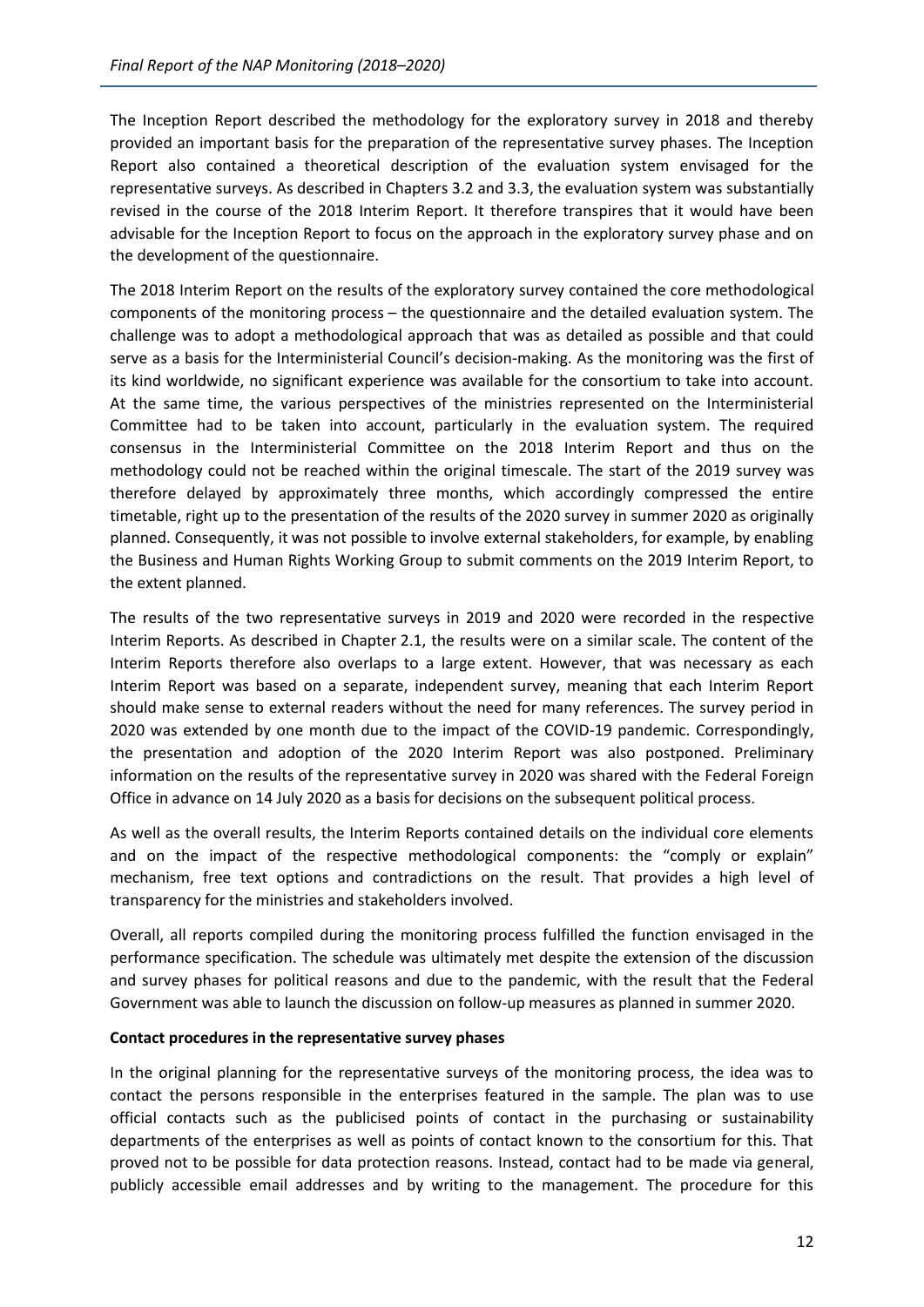approach was improved in the third monitoring phase on the basis of experiences from the previous phase.

The enterprises involved in the 2019 sample were first contacted via email using addresses that were generally available. Only later was the management contacted by post, which resulted in higher levels of participation. For the 2020 survey, therefore, the management was contacted by post directly at the start parallel to the email campaign. That approach led to an adequate level of participation despite the generally difficult circumstances caused by the COVID-19 pandemic.

### <span id="page-15-0"></span> $3.2$ Reflection on the survey methodology

Following the awarding of the contract, an initial methodology for the survey was drafted on the basis of the concept set out in the tender. The performance specification from the tender documents for the NAP monitoring served as a basis for the methodological approach. The Interministerial Committee adopted the methodology by consensus, with its approval of the Inception Report and the subsequent Interim Reports for 2018 and 2020.

In the exploratory phase, the questionnaire and requirement framework were then developed and discussed with the Interministerial Committee and the stakeholders from the Business and Human Rights Working Group. The insights from this phase were channelled into preparing the 2019 survey. The methodology of the latter was so robust that only minor adjustments were necessary for the 2020 survey.

The main principles remained valid for the entire duration of the project, as did the decision in favour of a form of implementation that is sufficiently informative while ensuring that the workload is reasonable for all participants. Critical aspects of the methodology are listed below.

## <span id="page-15-1"></span>3.2.1 Definition of the pool of enterprises

In the performance specification for the monitoring tender, the pool of enterprises was defined as the body of the results tables from the statistical enterprise category "Enterprises according to sectors with 500 and more employees subject to compulsory social security contributions", based on the date of adoption of the respective Interim Report. As the raw data from the Federal Statistical Office was made available neither to the consortium nor to the contractor due to statistical confidentiality, a commercial company database had to be used to define the pool of enterprises. The Amadeus database, which the consortium initially considered in the Inception Report, proved to be unsuitable, as it did not provide a full picture of the enterprises covered by the NAP, particularly those from the financial sector. Both representative surveys therefore used the company database Bisnode, which fulfilled all the requirements.

The number of employees in an enterprise was determined pursuant to Section 267 (5) of the Commercial Code for all survey phases. The number of employees in each case applies to the individual legal entity or, in the case of concerns based in Germany, the worldwide (consolidated) number of employees.

In Germany there is no legal definition and no other standard definition for the institution "enterprise". For monitoring purposes, the survey team formulated the following definition of the term "enterprise" in the spirit of the NAP: "Enterprises comprising the pool of enterprises for the NAP monitoring are defined as for-profit enterprises." In order to apply a filter to define the pool of enterprises, in a first step the legal form was taken as an indication of the for-profit principle, and in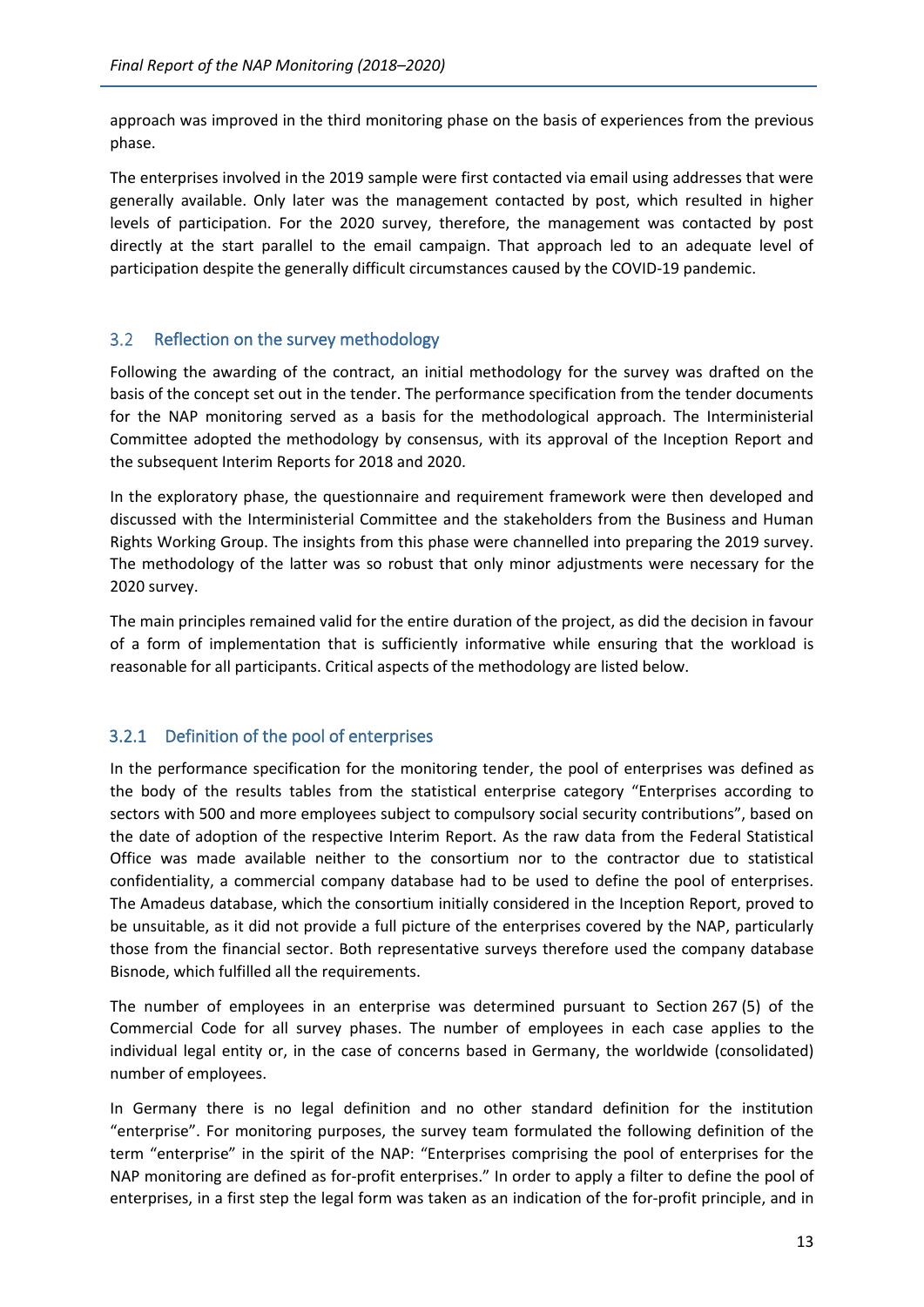a second step a manual assessment of specific enterprises was undertaken. This made it possible to filter out purely charitable enterprises.<sup>27</sup>

## <span id="page-16-0"></span>3.2.2 Assessment categories

The original plan to divide enterprises into two categories ("compliers" and "non-compliers") proved to be too general in the exploratory phase. It became clear that various stakeholders wanted a definition of results that allowed a distinction to be made between enterprises that had made more progress with implementation and those which had implemented very few or no measures. With the adoption of the 2018 Interim Report by the Interministerial Committee, the group of non-compliers was therefore defined more specifically and supplemented by the sub-group of "companies on the right track". Given the rather vague stipulation in the NAP that implementation should take place "by 2020", a new results category was created: "enterprises with implementation plans". This adjustment made it possible to show in the Interim Reports for 2019 and 2020 that the overall result – fewer than 50 percent of the enterprises concerned fulfil the NAP requirements – did not change if the enterprises that had not fully implemented the NAP requirements at the time of the survey but which had a viable plan for implementation by the end of 2020 or were "on the right track" with regard to implementation were listed separately. In view of the very small size of the group entitled "enterprises with implementation plans", which had no impact on the result, the contractor decided that separate post-validation of the "enterprises with implementation plans" mentioned in the third Interim Report for early 2021 was excessive.

## <span id="page-16-1"></span>3.2.3 Questionnaires and response options

In the Inception Report the idea was that each response option would represent a specific level of implementation, ranging from "0 – non-existent" to "5 – in full", for each question/criterion. Based on the results from the exploratory phase, this idea proved to be unsuitable and was abandoned when the questionnaire was compiled. Thus, for some questions, fewer than five response options were defined, including purely binary options such as "Yes, in place" and "No, not in place". This provided a more suitable basis for assessment in some areas than the original five-category system. For other questions, several equal response options were defined. This proved necessary to reflect different ways of fulfilling the requirements. These changes proved to be a sensible way of giving enterprises a clearly comprehensible, appropriate and adequate response option. The use of free text options also helped to do justice to company-specific aspects while allowing targeted evaluation of whether implementation was adequate.

The 2019 and 2020 surveys were predominantly based on the questionnaire and requirement framework developed in the exploratory phase. The basic framework has proved to be functional, very practicable and informative. Only minimal adjustments designed to improve comprehensibility were made to the questionnaire between the 2019 and 2020 surveys. The methodology of the two surveys, however, is largely identical.

<sup>&</sup>lt;sup>27</sup> See Interim Report 2028, Chapter 6.2.1.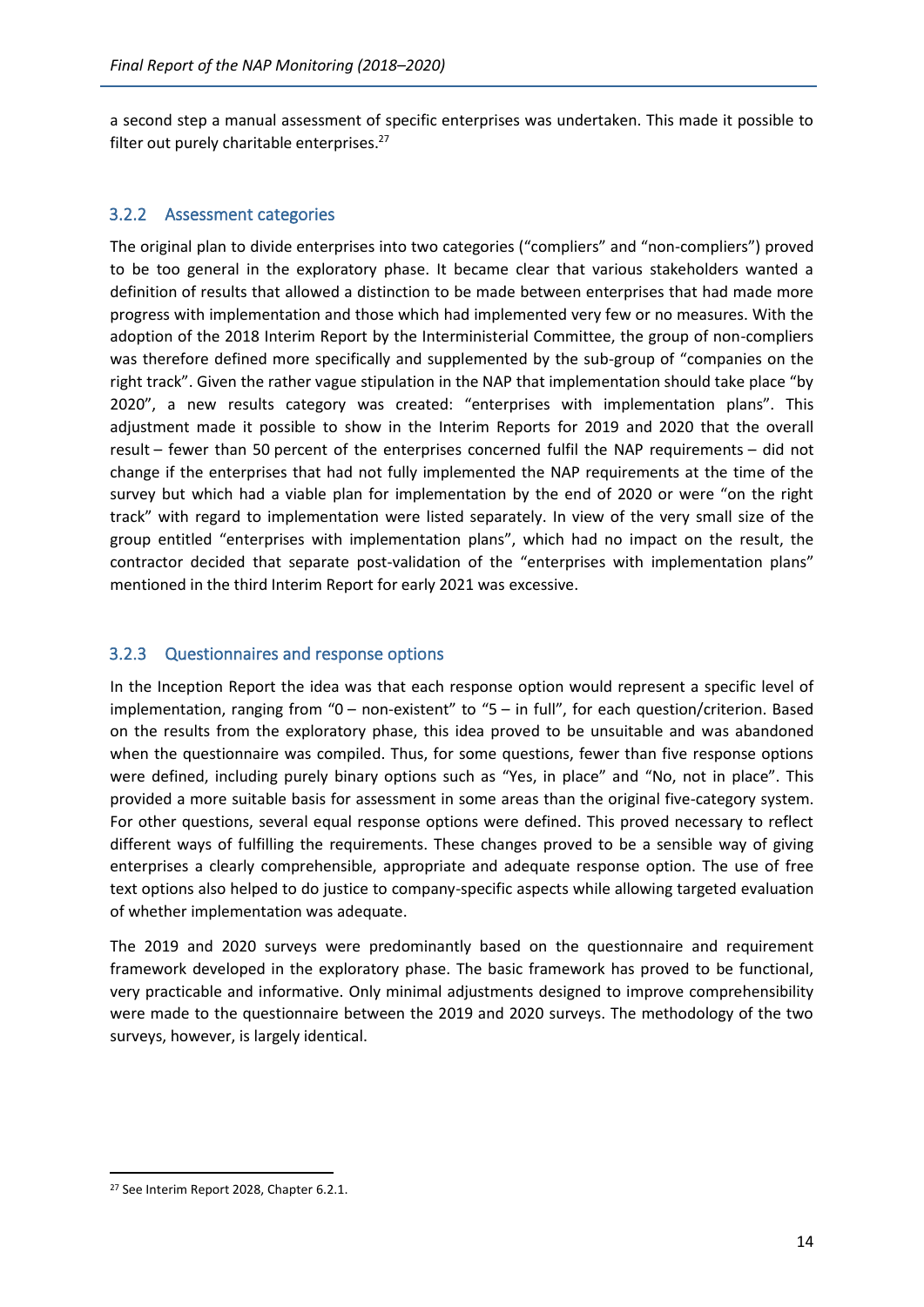## <span id="page-17-0"></span>3.2.4 Requirement framework

Prior to the start of the monitoring phases, the planned methodology involved identifying various pre-defined compliance patterns based on the development of a systematic requirement framework. These patterns were to be based on objective company characteristics (e.g. size, sector, etc.) and be combined in requirement profiles with a specific implementation level for each core element ("evaluation clusters"). Due to the very diverse combination of company characteristics and their specific qualities with regard to potential human rights impacts, this approach was refined on the basis of the results of the exploratory phase.

An initial refinement was the definition of the risk disposition of the individual enterprises as a central element of the enterprise's human rights due diligence. Thus, the evaluation system was revised to incorporate the results of the risk analysis (risk disposition) from core element 2 of the NAP. The results of the risk analysis of the responding enterprise consequently determine the subsequent development of human rights due diligence with regard to the measures and the monitoring of their effectiveness.

In addition, for many questions, the different ways in which enterprises went about implementation were taken into account. Various response options leading to compliance therefore reflected the broad range of company implementation methods.

Another change to the methodology presented in the Inception Report was that for some questions, the requirements were defined identically for all enterprises, as dependency on varying company characteristics such as size or sector cannot be considered relevant to compliance. In core element 1, for instance, the existence of a policy statement is a requirement that applies to all enterprises. For other questions, the requirements differ depending on the concrete risk disposition of the enterprise concerned – i.e. the existence and the level of specific human rights risks or specific affected groups.

This requirement framework, which uses enterprises' individual risk disposition as a basis for evaluation and thereby takes into account the fact that the concrete form of an evaluation of human rights due diligence always has to be tailored to the specific enterprise, proved its value during the first representative survey and was also applied in the second survey.

## <span id="page-17-1"></span>3.2.5 Four-stage procedure

The Inception Report outlined a four-stage procedure for evaluating the information provided by the enterprises. This proved to be reliable and was applied in both representative phases.

In stage 1, the online survey was completed and supplemented by a media analysis and research into human rights issues typical of the industry in order to check the plausibility of the information provided. In stage 2, the information provided was examined for discrepancies. Such discrepancies could arise, for example, from deviations between different responses in the information provided by the enterprises or between these responses and publicly accessible information. In the case of discrepancies and in the event that the enterprises in question provided contact information, they were contacted in stage 3 in order to clarify this. The intention was for any remaining discrepancies to be clarified conclusively in stage 4 by interviewing further stakeholders. As it was possible to subsequently resolve all discrepancies relevant to the evaluation in stage 3 in discussions with the enterprises, stage 4 was not applied.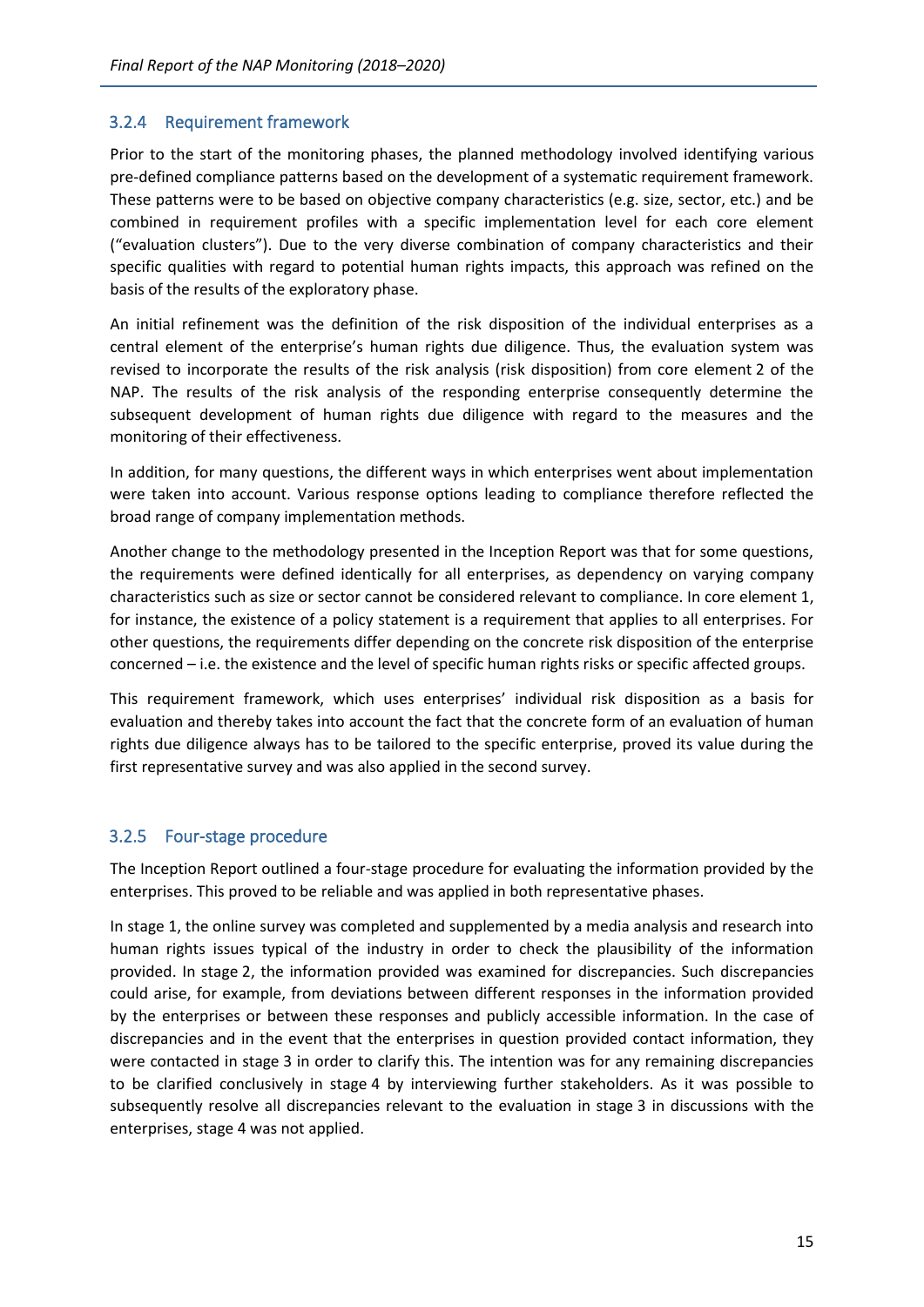## <span id="page-18-0"></span>3.2.6 Evaluation of the "comply or explain" and free text responses

The "comply or explain" mechanism was defined in the performance specification. It was designed to allow enterprises to justify why they had not implemented particular procedures formulated in the NAP or had implemented them in a different form. The questionnaire also featured several free text options so that enterprises could provide further information in addition to the provided response options. For each individual question relevant to the evaluation, enterprises were asked also to explain their response if the pre-formulated response option selected did not correspond to the requirement framework.

In the exploratory phase, five evaluation principles were defined for responses under "comply or explain" and for free text options: completeness and relevance (formal evaluation principles) as well as preciseness, functional equivalence and context (content-based evaluation principles). These were used as guiding principles in order to simplify and standardise the evaluation of "comply or explain" and free text responses. The formal and content-based dimensions of all "comply or explain" and free text responses were assessed and evaluated separately. For "explain" responses from enterprises for which the evaluation could not be extrapolated directly from the requirement framework, an estimate was defined within the relevant assessment team and then discussed in the consortium. The results of these discussions were channelled into internal evaluation guidelines. These evaluations also applied the principle of commensurateness when taking account of contextbased factors. They examined the extent to which information on sector, size and position in the supply and value chain could be used to evaluate whether the requirements had been implemented commensurately. For example, enterprises without significant investment activity do not have to take into account the prospect of investment in the risk analysis in order to meet the requirements.

This procedure proved its worth in both surveys. In both representative surveys, a large proportion of enterprises made use of the option of entering information under "comply or explain" and free text; while the procedure for evaluating form and content, involving the use and further development of the evaluation guidelines, guaranteed that the evaluation process was unbiased and standardised.

### <span id="page-18-1"></span> $3.3$ Reflection on the NAP requirements and the requirement framework

One central aspect of the survey and the accompanying evaluation is the requirement framework. The requirement framework determines which responses in the questionnaire should ultimately be considered to be commensurate implementation of human rights due diligence. The aim here was to allow a sound compromise to be found between efficient evaluation and more intensive observation of individual and enterprise-specific circumstances.

Given the aim of the monitoring, the tight timetable and the wish not to deter enterprises from voluntary participation by overcomplicating the questionnaire, while doing justice to specific enterprise constellations and contexts, the methodological combination of a quick-to-complete online questionnaire with pre-defined responses on the one hand and individual evaluation through the use of free text and "comply or explain" options (see Chapter 3.2.6) on the other was appropriate. Examination of the responses provided by the enterprises clearly showed that purely automatic evaluation without qualitative individual evaluation does not work. In addition, the evaluation was individualised still further through incorporation of the specific risk disposition of the enterprise into the requirement framework.

During compilation of the questionnaire and the requirement framework, it was already striking that Chapter III of the current NAP contains fewer specific orientation points and guidelines for enterprises than the more comprehensive UN Guiding Principles. Likewise, the content of the NAP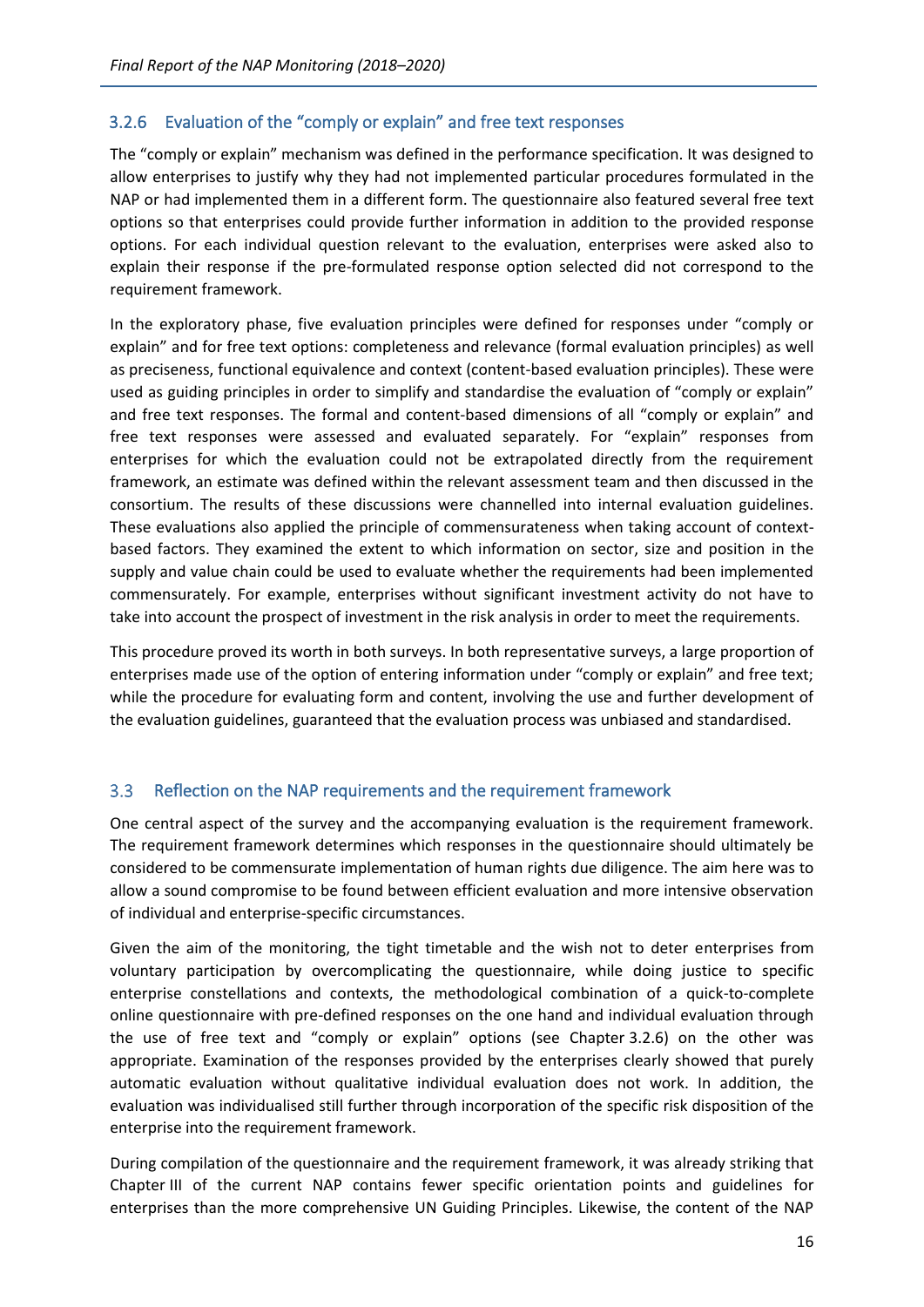requirements and the UN Guiding Principles is not always identical. For example, the NAP requirements regarding the policy statement are comparatively detailed, whereas in other places, such as the sections on reporting or on the grievance mechanism, the requirements are much less specific. This was a central challenge in developing the requirement framework. The design of the requirement framework adopted by the Interministerial Committee was dictated solely by the NAP requirements. It must therefore be emphasised that compliance with the NAP requirement framework is not necessarily a statement on the degree of implementation of the UN Guiding Principles.

Enterprises' responses also indicate (see Chapter 2.1) that translating generally formulated requirements into specific guidelines for action and criteria for the broad spectrum of corporate practice can be difficult. There is uncertainty about expectations with regard to the precise scope of human rights due diligence. For example, most enterprises are not sufficiently aware that the NAP states that all levels of an enterprise's value chain that are relevant to business activities should be included in the human rights risk analysis in order to make it possible to use the result to identify risk-based measures to reduce negative human rights impacts. Here there are particular problems with interpreting the NAP criteria for what is commensurate, i.e. size, sector and position in the enterprise's value chain. The NAP makes a general reference to them without providing more detail. This aspect particularly concerns the limits of responsibility and influence in global and complex value chains. This is exacerbated by the fact that the NAP hardly discusses the graduated concepts of "cause", "contribute" and "directly linked" that are central to the UN Guiding Principles, and even deviates from the UN Guiding Principles in its references ("indirectly linked"). In this area, the requirement framework therefore gave enterprises considerable scope to describe their individual approach to risk analysis and measures and to justify this approach through the "comply or explain" mechanism and free text options. This allowed the evaluation to take account of the extent to which enterprises had reflected on the specified criteria of commensurateness in their approach to human rights due diligence and the prioritisation of their measures.

The design of the requirement framework played a central role in the monitoring methodology, as the framework determined the compliance status of individual enterprises and therefore the rate of compliance for all participating enterprises. All in all, the process to define the requirement framework was shaped by the divergent stances of the stakeholders involved. As the NAP itself does not prescribe any differentiated categorisation of requirements, it was methodologically advisable to adhere closely to the formulations in Chapter 3 of the NAP in defining the requirement framework. It was thus possible to develop a commensurate evaluation basis approved by the Interministerial Committee which the stakeholders involved continued to view critically but which was nonetheless justified due to its wording being closely aligned with that of the NAP. For questions on which the NAP did not offer sufficient guidance to provide a solid requirement framework for responses, it was only logical to dispense with the definition of a requirement. Responses to these questions were therefore not relevant to compliance and served to provide qualitative additional information.

### <span id="page-19-0"></span>Limitations of the methodology  $3.4$

Various aspects proved to be challenging, particularly ensuring sufficient participation and obtaining a net sample that was representative of the pool of enterprises. Responding to the questions was voluntary for enterprises, and the contact management team had to adhere rigorously to data protection regulations. Another factor was the need to preserve enterprises' anonymity to the Federal Government and the public due the voluntary nature of the surveys, as well as the risk that there would be even greater self-selection in the participation process if the enterprises involved and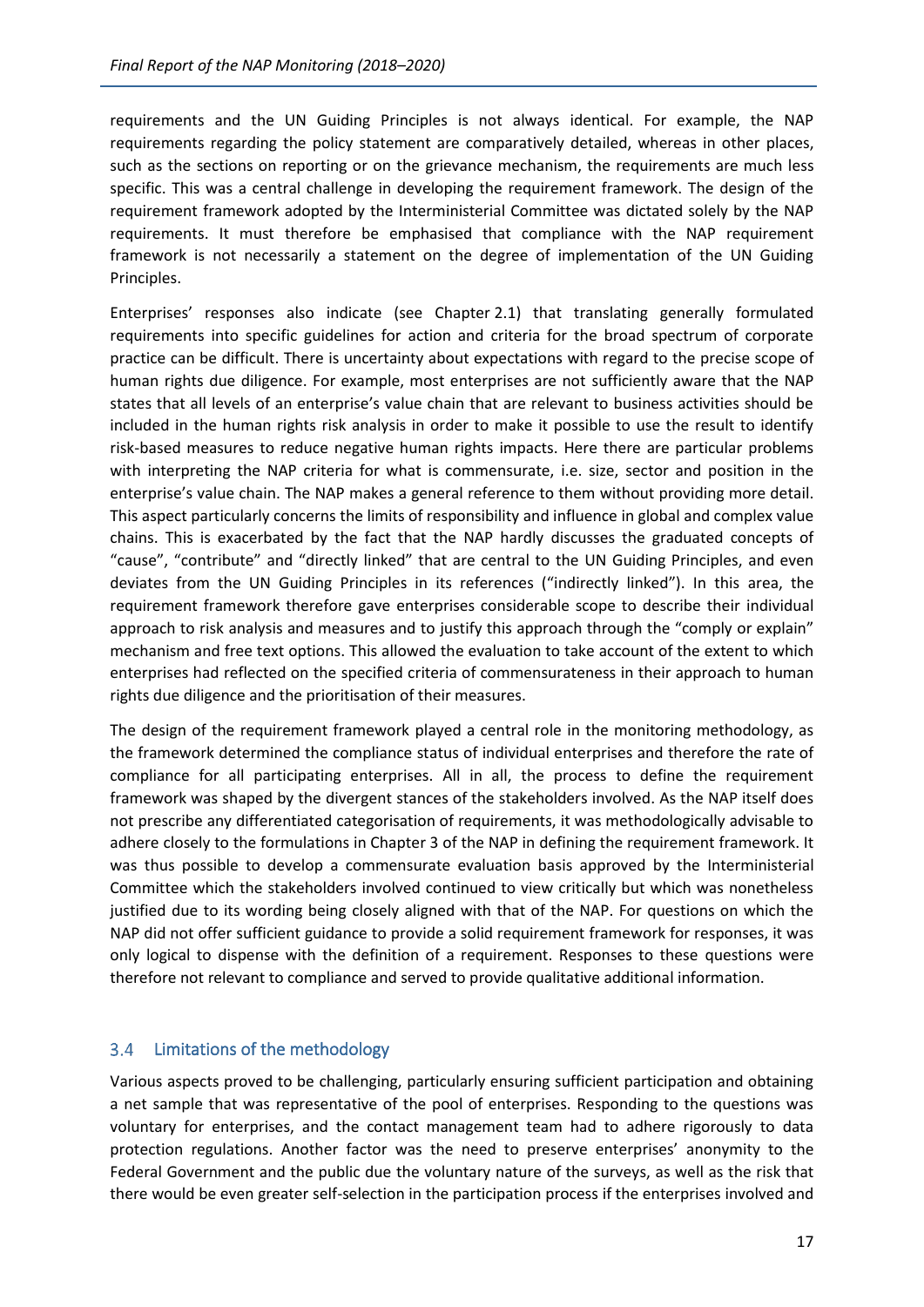the evaluation of their compliance levels had not been treated anonymously. Letters therefore had to be sent to a large number of enterprises and time-consuming contact efforts undertaken to obtain a sufficient net sample in each representative survey phase. This almost inevitably led to the selfselection of the participating enterprises. The resulting distortion of the results could be ironed out with regard to observables but not with regard to non-observables.

The main focus of the monitoring process was the question: Is the enterprise a complier or not? The aim to maximise the efficiency of the survey by using the form of an online questionnaire has the advantage of rapid generation of survey results. However, it also means that survey results produce less in-depth information than direct interviews, for example. The form of survey where enterprises themselves supply information allows a statistically valid and effective survey for the purposes of NAP monitoring but is less effective for generating detailed and fully verified information.

Quality control to check the plausibility of the information provided took place exclusively through consultation of public sources and the identification of logical errors within the responses. The monitoring methodology did not include a final review and validation of enterprises' due diligence processes, as this would have made extended validation or even onsite evaluations necessary and considerably increased the amount of time and resources needed.

Another challenge was the limited scope for contacting enterprises to conduct this plausibility check. For data protection reasons, the online questionnaire asked participants for their permission for the survey team to contact them if they had any questions. A certain number of enterprises refused to grant this permission. In the case of these enterprises, it was not possible to resolve contradictions.

In the case of impersonal or anonymous surveys it is also possible that the information provided by an individual enterprise depends on who has filled in the questionnaire. Expertise, the availability of internal corporate information and subjective stances can all influence the responses. To mitigate these effects, participating enterprises were explicitly advised to involve different stakeholders in responding to the questionnaire.

In conclusion, it can be stated that in spite of the challenges mentioned, the monitoring process was able to show accurately and reliably that fewer than 50 percent of German enterprises with more than 500 employees have implemented the NAP requirements. The monitoring was therefore a comprehensive, rigorous and effective evaluation of the implementation of Chapter III of the NAP and in an aggregated form was also able to reveal particular weaknesses with regard to compliance with individual core elements. This notwithstanding, it must be noted that the NAP monitoring is less clear on the question of why these weaknesses exist. The challenges faced by the individual enterprises can only be outlined, as the methodology of the NAP monitoring is not designed to conduct a final individual compliance evaluation for individual enterprises on the requirements of the UN Guiding Principles or the possible legal regulation of human rights due diligence. To achieve this, it would have to be developed further into a qualitative evaluation of individual cases with additional survey instruments such as interviews and more document verification.